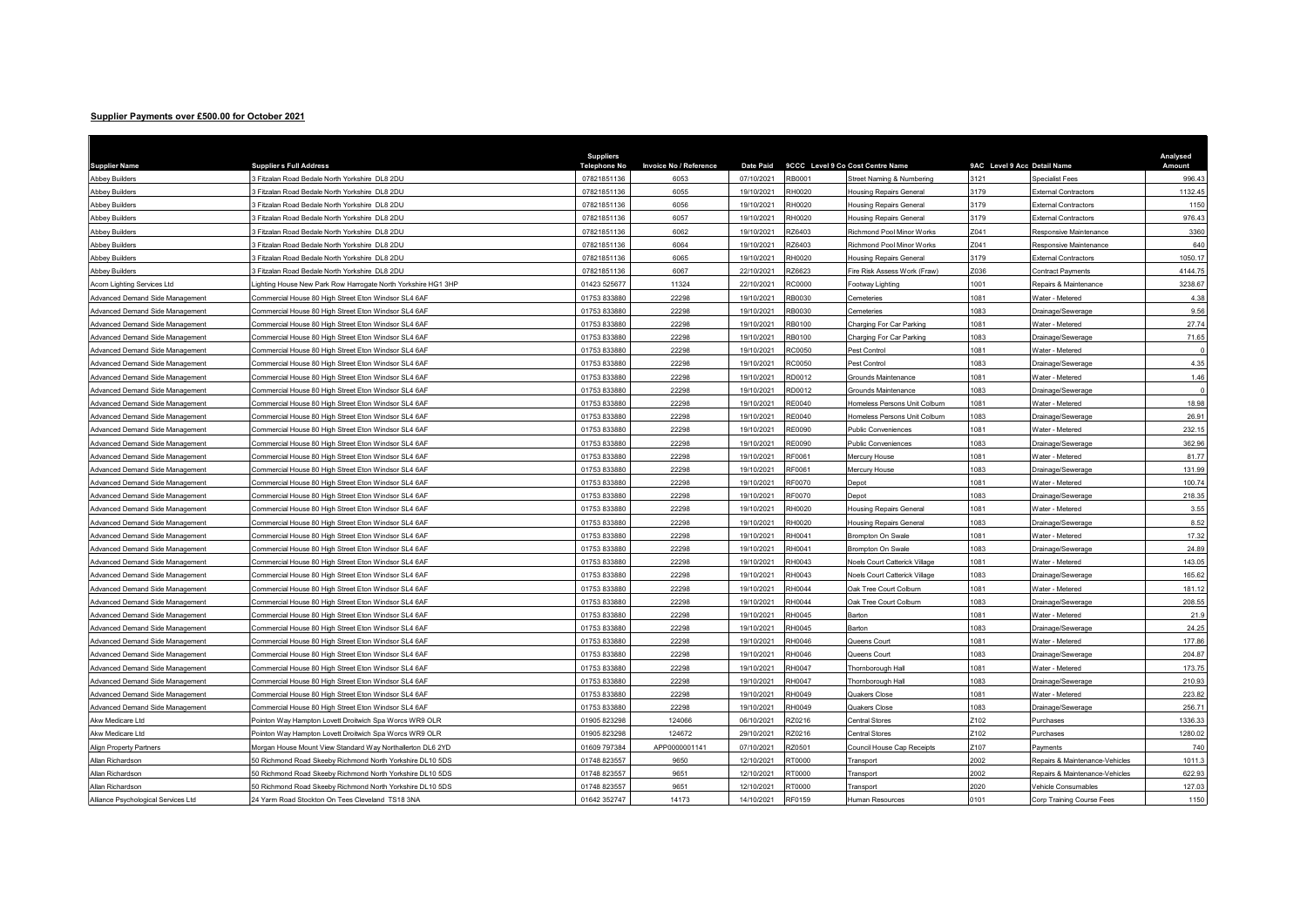| <b>Supplier Name</b>                   | <b>Suppliers Full Address</b>                                                            | <b>Suppliers</b><br><b>Telephone No</b> | <b>Invoice No / Reference</b> | <b>Date Paid</b> |               | 9CCC Level 9 Co Cost Centre Name | 9AC Level 9 Acc Detail Name |                                | Analysed<br>Amount |
|----------------------------------------|------------------------------------------------------------------------------------------|-----------------------------------------|-------------------------------|------------------|---------------|----------------------------------|-----------------------------|--------------------------------|--------------------|
| All Round Security Consultants Ltd     | 37-41 Wargrave Road Newton Le Willows WA12 9RB                                           | 01925 220650                            | 00595015                      | 19/10/2021       | <b>RH0046</b> | Queens Court                     | 1001                        | Repairs & Maintenance          | 747.55             |
| Andrew Jackson Treecare                | 58 Barmpton Lane Darlington Co Durham DL1 3HF                                            | 01325 467 644                           | 07117                         | 19/10/2021       | RD0010        | Parks & Open Spaces              | 3180                        | <b>Sub-Contractors</b>         | 1320               |
| Andrew Jackson Treecare                | 158 Barmpton Lane Darlington Co Durham DL1 3HF                                           | 01325 467 644                           | 07120                         | 22/10/2021       | RD0010        | Parks & Open Spaces              | 3180                        | Sub-Contractors                | 1290               |
| <b>Baker Mallett Llp</b>               | The Base Dallam Lane Warrington WA2 7NG                                                  | 01925 909666                            | T3401                         | 06/10/2021       | RZ6403        | Richmond Pool Minor Works        | 7036                        | Contract Payments              | 18975              |
| Banner Group Ltd                       | Newland House Tuscany Park Normanton West Yorkshire WF6 2TZ                              |                                         | 7293801                       | 14/10/2021       | RF0092        | Printing                         | 3057                        | Paner                          | 157.05             |
| Banner Group Ltd                       | Newland House Tuscany Park Normanton West Yorkshire WF6 2TZ                              |                                         | 7293801                       | 14/10/2021       | RF0099        | <b>Business Support</b>          | 3052                        | Stationerv                     | 133.04             |
| Banner Group Ltd                       | Newland House Tuscany Park Normanton West Yorkshire WF6 2TZ                              |                                         | 7293801                       | 14/10/2021       | RH0043        | Noels Court Catterick Village    | 3056                        | Printer Cartridges             | 46.62              |
| Banner Group Ltd                       | Newland House Tuscany Park Normanton West Yorkshire WF6 2TZ                              |                                         | 7293801                       | 14/10/2021       | RH0047        | Thornborough Hall                | 3056                        | Printer Cartridges             | 123.76             |
| Banner Group I td                      | Vewland House Tuscany Park Normanton West Yorkshire WF6 2TZ                              |                                         | 7293801                       | 14/10/2021       | RH0049        | Quakers Close                    | 3056                        | Printer Cartridges             | 81.55              |
| Certas Energy Uk Ltd T/A Carlton Fuels | 302 Bridgewater Place Brichwood Park Warrington Cheshire WA3 6XG                         |                                         | 4434055                       | 14/10/2021       | RH0049        | Quakers Close                    | 1053                        |                                | 1958.4             |
| Certas Energy Uk Ltd T/A Carlton Fuels | 302 Bridgewater Place Brichwood Park Warrington Cheshire WA3 6XG                         |                                         | 6218991                       | 12/10/2021       | RZ0218        | Ops Richmondshire Diese          | Z <sub>102</sub>            | <sup>2</sup> urchases          | 6388.8             |
| Certas Energy Uk Ltd T/A Carlton Fuels | 302 Bridgewater Place Brichwood Park Warrington Cheshire WA3 6XG                         |                                         | 6256181                       | 12/10/2021       | RZ0218        | Ops Richmondshire Diese          | 7102                        | <sup>2</sup> urchases          | 5110.16            |
| Certas Energy Uk Ltd T/A Carlton Fuels | 302 Bridgewater Place Brichwood Park Warrington Cheshire WA3 6XG                         |                                         | 6323717                       | 28/10/2021       | RZ0218        | Ops Richmondshire Diesel         | Z102                        | Purchases                      | 7214.87            |
| Civica Election Services Ltd           | The Election Centre 33 Clarendon Road London N8 0NW                                      | 020 8365 8909                           | CES21 3591                    | 14/10/2021       | RE0029        | Ind Electoral Registration       | 3052                        | Stationery                     | 134.92             |
| Civica Election Services Ltd           | The Election Centre 33 Clarendon Road London, N8 0NW                                     | 020 8365 8909                           | CES21 3591                    | 14/10/2021       | RE0029        | Ind Electoral Registration       | 3301                        | Postages                       | 368.28             |
| Coolspirit Ltd                         | 24 The Bridge Business Centre Beresford Way Chesterfield S41 9FG                         | 01246 454222                            | 1031692                       | 12/10/2021       | RZ6824        | Corporate Infrastructure         | Z612                        | Project Costs                  | 11158.54           |
| Cromwell Polythene Ltd                 | Glentrool Avenue Sherburn In Elmet North Yorkshire LS25 6RE                              | 01977 686868                            | INV0117259                    | 12/10/2021       | <b>RB0060</b> | <b>Street Cleansing</b>          | 3001                        | Equipment Purchase             | 681.7              |
| Daisy Corporate Services Trading Ltd   | indred House Lindred Road Business Park Nelson Lancashire BB9 5SR                        |                                         | 11134941                      | 22/10/2021       | RB0059        | Environmental Health Section     | 3305                        | Felephones - Fax Machine       | 23.5               |
| Daisy Corporate Services Trading Ltd   | indred House Lindred Road Business Park Nelson Lancashire BB9 5SR                        |                                         | 11134941                      | 22/10/2021       | RB0089        | Waste & Street Scene Section     | 3302                        | Telephones - Office            | 31.95              |
| Daisy Corporate Services Trading Ltd   | indred House Lindred Road Business Park Nelson Lancashire BB9 5SR                        |                                         | 11134941                      | 22/10/2021       | RD0010        | Parks & Open Spaces              | 3312                        | Emergency Telephones           | 36.36              |
| Daisy Corporate Services Trading Ltd   | indred House Lindred Road Business Park Nelson Lancashire BB9 5SR                        |                                         | 11134941                      | 22/10/2021       | RE0030        | .ifeline                         | 3302                        | Felephones - Office            | 154.49             |
| Daisy Corporate Services Trading Ltd   | indred House Lindred Road Business Park Nelson Lancashire BB9 5SR                        |                                         | 11134941                      | 22/10/2021       | RE0030        | .ifeline                         | 303                         | Telephones - Private           | 19.38              |
| Daisy Corporate Services Trading Ltd   | indred House Lindred Road Business Park Nelson Lancashire BB9 5SR                        |                                         | 11134941                      | 22/10/2021       | RE0040        | Homeless Persons Unit Colburn    | 302                         | Telephones - Office            | 32.86              |
| Daisy Corporate Services Trading Ltd   | indred House Lindred Road Business Park Nelson Lancashire BB9 5SR                        |                                         | 11134941                      | 22/10/2021       | RF0061        | Mercury House                    | 3302                        | Геlephones - Office            | 43.92              |
| Daisy Corporate Services Trading Ltd   | indred House Lindred Road Business Park Nelson Lancashire BB9 5SR                        |                                         | 11134941                      | 22/10/2021       | RF0070        | Dennt                            | 3308                        | Telephones - Security Alarm    | 29.28              |
| Daisy Corporate Services Trading Ltd   | indred House Lindred Road Business Park Nelson Lancashire BB9 5SR                        |                                         | 11134941                      | 22/10/2021       | RH0004        | Hra Supervision & Management     | 3304                        | Telephones - Coin Box          | 14.64              |
| Daisy Corporate Services Trading Ltd   | Lindred House Lindred Road Business Park Nelson Lancashire BB9 5SR                       |                                         | 11134941                      | 22/10/2021       | RH0041        | <b>Brompton On Swale</b>         | 3302                        | Telephones - Office            | 17.32              |
| Daisy Corporate Services Trading Ltd   | indred House Lindred Road Business Park Nelson Lancashire BB9 5SR                        |                                         | 11134941                      | 22/10/2021       | <b>RH0044</b> | Oak Tree Court Colburn           | 3302                        | Telephones - Office            | 29.28              |
| Daisy Corporate Services Trading Ltd   | indred House Lindred Road Business Park Nelson Lancashire BB9 5SR                        |                                         | 11134941                      | 22/10/2021       | RH0046        | Queens Court                     | 302                         | Telephones - Office            | 14.64              |
| Daisy Corporate Services Trading Ltd   | indred House Lindred Road Business Park Nelson Lancashire BB9 5SR                        |                                         | 11134941                      | 22/10/2021       | RH0046        | Queens Court                     | 3303                        | Felephones - Private           | 14.64              |
| Daisy Corporate Services Trading Ltd   | indred House Lindred Road Business Park Nelson Lancashire BB9 5SR                        |                                         | 11134941                      | 22/10/2021       | RH0047        | Thornborough Hall                | 3302                        | Telephones - Office            | 31.37              |
| Daisy Corporate Services Trading Ltd   | indred House Lindred Road Business Park Nelson Lancashire BB9 5SR                        |                                         | 11134941                      | 22/10/2021       | RH0049        | Quakers Close                    | 3302                        | Telephones - Office            | 34.67              |
| Darlington Borough Council             | C/O Xentrall Shared Services Po Box 877 Income Team ( lan Craig) Bayheath House TS19 1JA | 01642 528385                            | 3980445                       | 06/10/2021       | RF0159        | Human Resources                  | 0101                        | Corp Training Course Fees      | 1320               |
| Darlington Borough Council             | C/O Xentrall Shared Services Po Box 877 Income Team (Ian Craig) Bayheath House TS19 1JA  | 01642 528385                            | 3993236                       | 14/10/2021       | RF0159        | Human Resources                  | 0101                        | Corp Training Course Fees      | 1320               |
| Darlington Borough Council             | C/O Xentrall Shared Services Po Box 877 Income Team ( lan Craig) Bayheath House TS19 1JA | 01642 528385                            | 3993846                       | 14/10/2021       | RB0089        | Waste & Street Scene Section     | 125                         | Medical Fees                   | 1710               |
| Darlington Borough Council             | C/O Xentrall Shared Services Po Box 877 Income Team (Ian Craig) Bayheath House TS19 1JA  | 01642 528385                            | 3993846                       | 14/10/2021       | RD0012        | <b>Grounds Maintenance</b>       | 3125                        | Medical Fees                   | 350                |
| Darlington Borough Council             | C/O Xentrall Shared Services Po Box 877 Income Team (Ian Craig) Bayheath House TS19 1JA  | 01642 528385                            | 3993846                       | 14/10/2021       | <b>RH0004</b> | Hra Supervision & Management     | 125                         | Medical Fees                   | 80                 |
| Darlington Borough Council             | C/O Xentrall Shared Services Po Box 877 Income Team ( lan Craig) Bayheath House TS19 1JA | 01642 528385                            | 3993846                       | 14/10/2021       | RH0029        | Maintenance & Improvement        | 3125                        | Medical Fees                   | 420                |
| Dennis Eagle Ltd                       | Heathcote Way Heathcote Industrial Estate Warwick CV34 6TE                               | 01926 458500                            | 414928                        | 22/10/2021       | RT0000        | Transport                        | 2002                        | Repairs & Maintenance-Vehicles | 1521.65            |
| Dennis Eagle Ltd                       | leathcote Way Heathcote Industrial Estate Warwick CV34 6TE                               | 01926 458500                            | 417339                        | 22/10/2021       | RT0000        | Transport                        | 2002                        | Repairs & Maintenance-Vehicles | 519.99             |
| Dennis Eagle Ltd                       | Heathcote Way Heathcote Industrial Estate Warwick CV34 6TE                               | 01926 458500                            | 420588                        | 22/10/2021       | RT0000        | Transport                        | 2002                        | Repairs & Maintenance-Vehicles | 983.91             |
| Dennis Eagle Ltd                       | leathcote Way Heathcote Industrial Estate Warwick CV34 6TE                               | 01926 458500                            | 420595                        | 22/10/2021       | RT0000        | Transport                        | 2002                        | Repairs & Maintenance-Vehicles | 822.86             |
| D J Tucker Property Services Ltd       | Init 4 Zetland Buildings Longbeck Trading Estate Marske By The Sea Redcar TS11 6HB       | 01642 471369                            | 967                           | 28/10/2021       | RZ6701        | Disabled Facilities Grants       | Z450                        | Capital Grants                 | 3203               |
| D J Tucker Property Services Ltd       | Init 4 Zetland Buildings Longbeck Trading Estate Marske By The Sea Redcar TS11 6HB       | 01642 471369                            | 971                           | 28/10/2021       | RZ6701        | Disabled Facilities Grants       | Z450                        | apital Grants                  | 6775               |
| D S Croudace Property Maintenance      | 17 Prospect Terrace New Kyo Stanley Co Durham DH9 7TR                                    | 01207 282484                            | 1116                          | 06/10/2021       | RH0020        | Housing Repairs Genera           | 3179                        | <b>External Contractors</b>    | 5660               |
| <b>Dulux Decorator Centres</b>         | Manchester Road Altrincham Cheshire WA14 5PG                                             | 01619 683 030                           | SI17768629                    | 07/10/2021       | RH0021        | Repairs Compensation             | 1023                        | ecoration Allowance            | 715.21             |
| Eastern Shires Purchasing Organisation | Barnsdale Way Grove Park Enderby Leicester LE19 1ES                                      | 0116 265 7884                           | G1182586                      | 19/10/2021       | RB0030        | Cemeteries                       | 1051                        | àas                            | 39.81              |
| Eastern Shires Purchasing Organisation | Barnsdale Way Grove Park Enderby Leicester LE19 1ES                                      | 0116 265 7884                           | G1182586                      | 19/10/2021       | RE0040        | Iomeless Persons Unit Colburn    | 051                         | <b>Gas</b>                     | 126.83             |
| Eastern Shires Purchasing Organisation | Barnsdale Way Grove Park Enderby Leicester LE19 1ES                                      | 0116 265 788                            | G1182586                      | 19/10/2021       | RF0061        | Mercury House                    | 1051                        | Gas                            | 256.06             |
| Eastern Shires Purchasing Organisation | Barnsdale Way Grove Park Enderby Leicester LE19 1ES                                      | 0116 265 7884                           | G1182586                      | 19/10/2021       | RF0070        | Depot                            | 1051                        | Gas                            | 182.02             |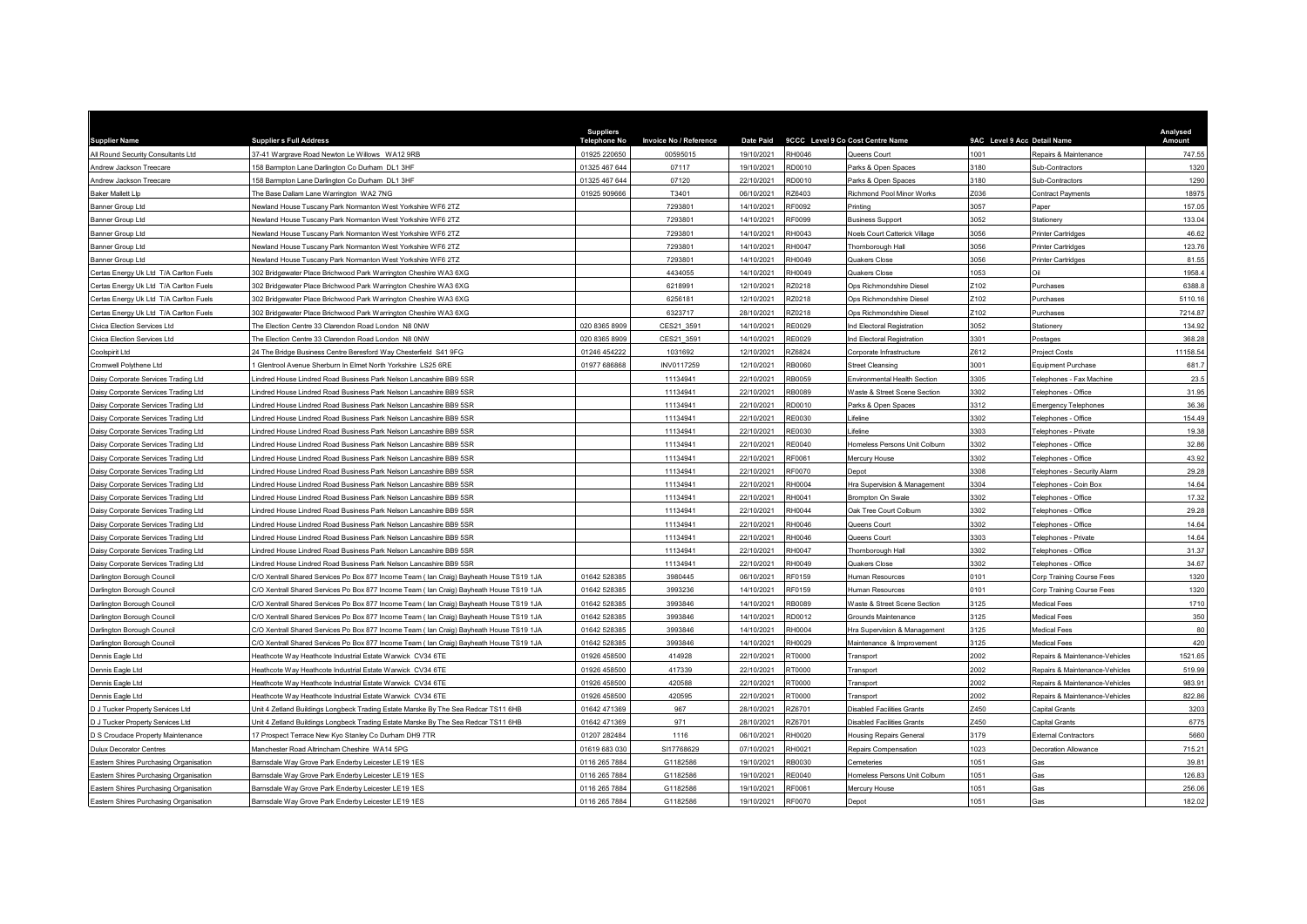| <b>Supplier Name</b>                   | <b>Suppliers Full Address</b>                                                              | <b>Suppliers</b><br><b>Telephone No</b> | <b>Invoice No / Reference</b> | <b>Date Paid</b> |               | 9CCC Level 9 Co Cost Centre Name     | 9AC Level 9 Acc Detail Name |                           | Analysed<br>Amount |
|----------------------------------------|--------------------------------------------------------------------------------------------|-----------------------------------------|-------------------------------|------------------|---------------|--------------------------------------|-----------------------------|---------------------------|--------------------|
| Eastern Shires Purchasing Organisation | Barnsdale Way Grove Park Enderby Leicester LE19 1ES                                        | 0116 265 7884                           | G1182586                      | 19/10/2021       | RH0041        | <b>Brompton On Swale</b>             | 1051                        |                           | 37.18              |
| Eastern Shires Purchasing Organisation | Barnsdale Way Grove Park Enderby Leicester LE19 1ES                                        | 0116 265 7884                           | G1182586                      | 19/10/2021       | RH0043        | <b>Voels Court Catterick Village</b> | 051                         | <b>Gas</b>                | 290.02             |
| Eastern Shires Purchasing Organisation | Barnsdale Way Grove Park Enderby Leicester LE19 1ES                                        | 0116 265 7884                           | G1182586                      | 19/10/2021       | RH0044        | Oak Tree Court Colburn               | 1051                        | <b>Gas</b>                | 445.99             |
| Eastern Shires Purchasing Organisation | Barnsdale Way Grove Park Enderby Leicester LE19 1ES                                        | 0116 265 7884                           | G1182586                      | 19/10/2021       | RH0046        | Queens Court                         | 1051                        | Gas                       | 545.16             |
| Eastern Shires Purchasing Organisation | Barnsdale Way Grove Park Enderby Leicester LE19 1ES                                        | 0116 265 7884                           | G1182586                      | 19/10/2021       | RH0047        | Thomborough Hall                     | 1051                        | Gas                       | 354.31             |
| Experian Ltd                           | Sir John Peace Building Experian Way Nottingham NG80 1ZZ                                   |                                         | IEX3002481539                 | 28/10/2021       | RE0059        | Revenues & Benefits                  | 3124                        | Consultancy Fees          | 1900               |
| F B Building Contractors Ltd           | F B House Northgate Guisborough Redcar & Cleveland TS14 6JU                                | 01287 652240                            | 100104                        | 22/10/2021       | RZ6603        | <b>Adaptations</b>                   | Z036                        | Contract Payments         | 4018               |
| Flick Learning Ltd                     | Fargo Studios 54 Grafton Street Coventry CV1 2HW                                           | 0203 8140492                            | <b>INV-11322</b>              | 19/10/2021       | RF0150        | earning & Development                | 0101                        | Corp Training Course Fees | 1810               |
| <b>Full Stop Fitness</b>               | Ryan Rutherford 7 Birch Close Scotton Catterick Garrison DL9 3RG                           | 07964372625                             | FSF0035                       | 07/10/2021       | RD0001        | lealthy Horizons                     | 3124                        | Consultancy Fees          | 1193.75            |
| <b>G2 Recruitment Solutions</b>        | 2nd Floor Holborn Hall 100 Grays Inn Road London WC1X 8AL                                  | 01179689000                             | 89170                         | 06/10/2021       | RE0041        | Iomelessness Prevention              | 0007                        | Agency & Contracted Staff | 1377               |
| <b>G2 Recruitment Solutions</b>        | 2nd Floor Holborn Hall 100 Grays Inn Road London WC1X 8AL                                  | 01179689000                             | 89171                         | 06/10/2021       | RE0041        | Homelessness Prevention              | 0007                        | Agency & Contracted Staff | 1113.75            |
| <b>G2 Recruitment Solutions</b>        | 2nd Floor Holborn Hall 100 Grays Inn Road London WC1X 8AL                                  | 01179689000                             | 89172                         | 06/10/2021       | RB0059        | <b>Invironmental Health Section</b>  | 0007                        | Agency & Contracted Staff | 2855.63            |
| <b>G2 Recruitment Solutions</b>        | 2nd Floor Holborn Hall 100 Grays Inn Road London WC1X 8AL                                  | 01179689000                             | 89173                         | 06/10/2021       | RE0041        | Iomelessness Prevention              | 0007                        | Agency & Contracted Staff | 1082.56            |
| <b>G2 Recruitment Solutions</b>        | 2nd Floor Holborn Hall 100 Grays Inn Road London WC1X 8AL                                  | 01179689000                             | 89520                         | 14/10/2021       | RE0041        | Iomelessness Prevention              | 0007                        | Agency & Contracted Staff | 1394               |
| <b>G2 Recruitment Solutions</b>        | Ind Floor Holborn Hall 100 Grays Inn Road London WC1X 8AL                                  | 01179689000                             | 89521                         | 14/10/2021       | RE0041        | Homelessness Prevention              | 0007                        | Agency & Contracted Staff | 1113.75            |
| <b>G2 Recruitment Solutions</b>        | 2nd Floor Holborn Hall 100 Grays Inn Road London WC1X 8AL                                  | 01179689000                             | 89522                         | 14/10/2021       | RE0041        | Iomelessness Prevention              | 0007                        | Agency & Contracted Staff | 1365.12            |
| <b>G2 Recruitment Solutions</b>        | 2nd Floor Holborn Hall 100 Grays Inn Road London WC1X 8AL                                  | 01179689000                             | 89815                         | 22/10/2021       | RE0041        | <b>Homelessness Preventior</b>       | 0007                        | Agency & Contracted Staff | 1385.5             |
| <b>G2 Recruitment Solutions</b>        | 2nd Floor Holborn Hall 100 Grays Inn Road London WC1X 8AL                                  | 01179689000                             | 89816                         | 22/10/2021       | RF0041        | Homelessness Prevention              | 0007                        | Agency & Contracted Staff | 1427.25            |
| <b>G2 Recruitment Solutions</b>        | 2nd Floor Holborn Hall 100 Grays Inn Road London WC1X 8AL                                  | 01179689000                             | 89817                         | 22/10/2021       | RB0059        | Environmental Health Section         | 0007                        | Agency & Contracted Staff | 3207.37            |
| <b>G2 Recruitment Solutions</b>        | 2nd Floor Holborn Hall 100 Grays Inn Road London WC1X 8AL                                  | 01179689000                             | 89818                         | 22/10/2021       | RE0041        | Iomelessness Prevention              | 0007                        | Agency & Contracted Staff | 1328.32            |
| <b>G2 Recruitment Solutions</b>        | Ind Floor Holborn Hall 100 Grays Inn Road London WC1X 8AL                                  | 01179689000                             | 90185                         | 28/10/2021       | RE0041        | Iomelessness Prevention              | 0007                        | Agency & Contracted Staff | 1377               |
| <b>G2 Recruitment Solutions</b>        | Ind Floor Holborn Hall 100 Gravs Inn Road London WC1X 8AL                                  | 01179689000                             | 90186                         | 28/10/2021       | RE0041        | Homelessness Prevention              | 0007                        | Agency & Contracted Staff | 1410.75            |
| <b>G2 Recruitment Solutions</b>        | nd Floor Holborn Hall 100 Grays Inn Road London WC1X 8AL                                   | 01179689000                             | 90187                         | 28/10/2021       | RB0059        | nvironmental Health Section          | 0007                        | Agency & Contracted Staff | 1508.44            |
| <b>G2 Recruitment Solutions</b>        | 2nd Floor Holborn Hall 100 Grays Inn Road London WC1X 8AL                                  | 01179689000                             | 90188                         | 28/10/2021       | RE0041        | <b>Homelessness Preventior</b>       | 0007                        | Agency & Contracted Staff | 1336.32            |
| Hambleton Distirct Council             | Civic Centre Stonecross Northallerton North Yorkshire DL6 2UU                              | 01609 767177                            | 7033254                       | 22/10/2021       | RE0013        | Housing Strategy                     | 3661                        | Partnership Contributions | 4000               |
| Hays Specialist Recruitment Ltd        | Hays House 40-44 Commbe Road New Malden Surrey KT3 4QF                                     |                                         | 1011541806                    | 19/10/2021       | <b>RF0087</b> | Senior Management Team               | 0007                        | Agency & Contracted Staff | 660                |
| Hsl Compliance Ltd                     | Alton House Alton Business Park Alton Road Ross On Wye HR9 5BP                             | 0845 604 6729                           | 0000089841                    | 06/10/2021       | RB0030        | Cemeteries                           | 1001                        | Repairs & Maintenance     | 27.89              |
| Hsl Compliance Ltd                     | Alton House Alton Business Park Alton Road Ross On Wye HR9 5BP                             | 0845 604 6729                           | 0000089841                    | 06/10/2021       | RC0050        | Pest Control                         | 001                         | Repairs & Maintenance     | 27.89              |
| Hsl Compliance Ltd                     | Alton House Alton Business Park Alton Road Ross On Wye HR9 5BP                             | 0845 604 6729                           | 0000089841                    | 06/10/2021       | RF0040        | Iomeless Persons Unit Colburn        | 1001                        | Repairs & Maintenance     | 62.78              |
| Hsl Compliance Ltd                     | Alton House Alton Business Park Alton Road Ross On Wye HR9 5BP                             | 0845 604 6729                           | 0000089841                    | 06/10/2021       | <b>RE0090</b> | Public Conveniences                  | 1001                        | Repairs & Maintenance     | 308.99             |
| Hsl Compliance Ltd                     | Alton House Alton Business Park Alton Road Ross On Wye HR9 5BP                             | 0845 604 6729                           | 0000089841                    | 06/10/2021       | RF0070        | Denot                                | 1001                        | Repairs & Maintenance     | 89.07              |
| Hsl Compliance Ltd                     | Alton House Alton Business Park Alton Road Ross On Wye HR9 5BP                             | 0845 604 6729                           | 0000089841                    | 06/10/2021       | RH0041        | <b>Brompton On Swale</b>             | 1001                        | Repairs & Maintenance     | 27.89              |
| <b>Hsl Compliance Ltd</b>              | Alton House Alton Business Park Alton Road Ross On Wye HR9 5BP                             | 0845 604 6729                           | 0000089841                    | 06/10/2021       | RH0043        | <b>Voels Court Catterick Village</b> | 1001                        | Renairs & Maintenance     | 34.89              |
| Hsl Compliance Ltd                     | Alton House Alton Business Park Alton Road Ross On Wye HR9 5BP                             | 0845 604 6729                           | 0000089841                    | 06/10/2021       | RH0044        | Oak Tree Court Colburn               | 1001                        | Repairs & Maintenance     | 34.89              |
| Hsl Compliance Ltd                     | Alton House Alton Business Park Alton Road Ross On Wye HR9 5BP                             | 0845 604 6729                           | 0000089841                    | 06/10/2021       | RH0045        | <b>Barton</b>                        | 1001                        | Repairs & Maintenance     | 27.89              |
| Hsl Compliance Ltd                     | Alton House Alton Business Park Alton Road Ross On Wye HR9 5BP                             | 0845 604 6729                           | 0000089841                    | 06/10/2021       | RH0046        | Queens Court                         | 1001                        | Repairs & Maintenance     | 24.89              |
| Hsl Compliance Ltd                     | Alton House Alton Business Park Alton Road Ross On Wye HR9 5BP                             | 0845 604 6729                           | 0000089841                    | 06/10/2021       | RH0047        | Thornborough Hall                    | 1001                        | Repairs & Maintenance     | 34.89              |
| Hsl Compliance Ltd                     | Alton House Alton Business Park Alton Road Ross On Wye HR9 5BP                             | 0845 604 6729                           | 0000089841                    | 06/10/2021       | RH0049        | Quakers Close                        | 1001                        | Repairs & Maintenance     | 24.89              |
| Hudson House Ltd                       | Anvil Square Reeth Richmond N Yorks DL11 6TB                                               | 01748 880013                            | HH6222                        | 07/10/2021       | RF0109        | Customer Services                    | 1061                        | Rents (Expenditure)       | 1909.46            |
| Inland Revenue Ao Cumbernauld          | Inland Revenue Accounts Office St Mungo'S Road Cumbernauld Glasgow G70 6BR                 |                                         | SEPTEMBER 2021                | 12/10/2021       | RF0158        | Payroll                              | 0025                        | Apprenticeship Levy       | 1058               |
| Insight Direct Uk Ltd                  | Metro Building - Level 5 33 Trafford Road Salford M5 3NN                                   | 0344 846 3333                           | 5447858                       | 14/10/2021       | RF0159        | <b>Human Resources</b>               | 3396                        | Direct Computer Costs     | 9247.97            |
| J H Mechanical Services Ltd            | Jnit 3 Douglas Close Preston Farm Business Park Stokton On Tees TS18 3SB                   | 01642 614641                            | <b>INV-1886</b>               | 14/10/2021       | RF0061        | Mercury House                        | 1001                        | Repairs & Maintenance     | 168.5              |
| J H Mechanical Services Ltd            | Jnit 3 Douglas Close Preston Farm Business Park Stokton On Tees TS18 3SB                   | 01642 61464                             | <b>INV-1886</b>               | 14/10/2021       | RH0020        | <b>Housing Repairs General</b>       | 3179                        | External Contractors      | 609.9              |
| J H Mechanical Services Ltd            | Unit 3 Douglas Close Preston Farm Business Park Stokton On Tees TS18 3SB                   | 01642 614641                            | <b>INV-1886</b>               | 14/10/2021       | RH0049        | Quakers Close                        | 1001                        | Repairs & Maintenance     | 269.6              |
| Kier Services Ltd                      | T/A Kier Services Maintenance East Thorncliffe Hall Newton Chambers Road Sheffield S35 2PH | 0333 005 0499                           | 10269054                      | 06/10/2021       | RH0020        | <b>Housing Repairs General</b>       | 1025                        | <b>Void Repairs</b>       | 9379.18            |
| Kier Services Ltd                      | T/A Kier Services Maintenance East Thorncliffe Hall Newton Chambers Road Sheffield S35 2PH | 0333 005 0499                           | 10269345                      | 12/10/2021       | RZ6621        | Boiler Replacement                   | 7036                        | Contract Payments         | 22742.96           |
| Kier Services Ltd                      | T/A Kier Services Maintenance East Thorncliffe Hall Newton Chambers Road Sheffield S35 2PH | 0333 005 0499                           | 10269345                      | 12/10/2021       | RZ6623        | Fire Risk Assess Work (Fraw)         | Z036                        | <b>Contract Payments</b>  | 34609.36           |
| Kier Services Ltd                      | T/A Kier Services Maintenance East Thorncliffe Hall Newton Chambers Road Sheffield S35 2PH | 0333 005 0499                           | 10269345                      | 12/10/2021       | RZ6627        | Preliminaries / Management           | 2036                        | <b>Contract Payments</b>  | 7450.51            |
| Killgerm Chemicals                     | Wakefield Road Ossett West Yorkshire WF5 9NJ                                               | 01924 268400                            | SI02-0331048                  | 22/10/2021       | RC0050        | Pest Control                         | 3011                        | Baits & Poisons           | 765                |
| <b>Link Treasury Services Limited</b>  | The Registry 34 Beckenham Road Beckenham Kent BR3 4TU                                      | 0203 7285539                            | DFE80204036                   | 07/10/2021       | RF0023        | <b>Treasury Management</b>           | 3124                        | Consultancy Fees          | 4750               |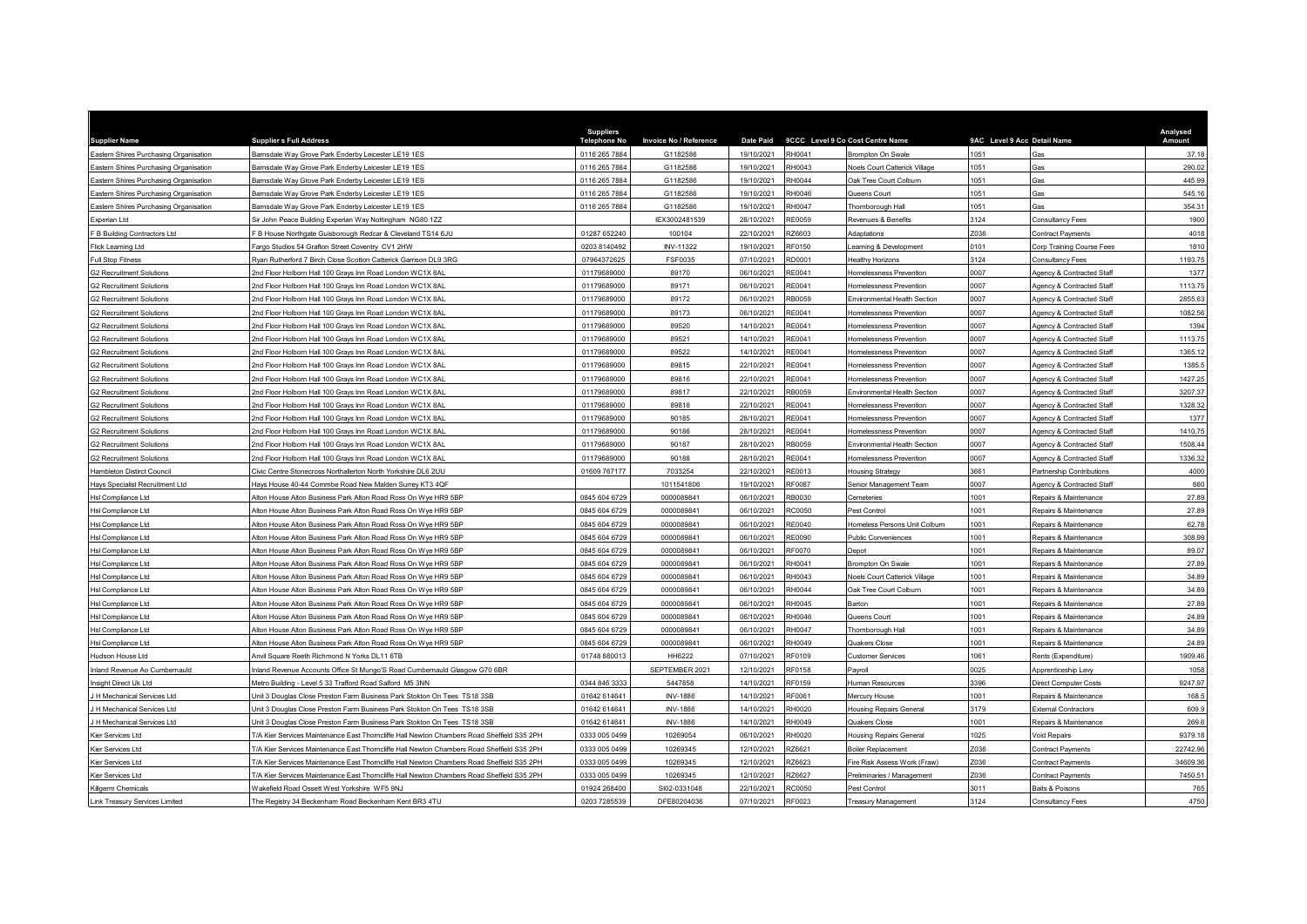| <b>Supplier Name</b>           | <b>Suppliers Full Address</b>                                                  | <b>Suppliers</b><br><b>Telephone No</b> | <b>Invoice No / Reference</b> | <b>Date Paid</b> |               | 9CCC Level 9 Co Cost Centre Name     | 9AC Level 9 Acc Detail Name |                             | Analysed<br>Amount |
|--------------------------------|--------------------------------------------------------------------------------|-----------------------------------------|-------------------------------|------------------|---------------|--------------------------------------|-----------------------------|-----------------------------|--------------------|
| Lloyds Bank Cardnet            | 25 Gresham Street London EC2V 7HN                                              |                                         | 350703588                     | 13/10/2021       | RF0022        | Bank Charges                         | 3172                        | <b>Bank Charges</b>         | 185                |
| Lloyds Bank Cardnet            | 25 Gresham Street London EC2V 7HN                                              |                                         | 352991086                     | 13/10/2021       | RF0022        | Bank Charges                         | 3172                        | <b>Bank Charges</b>         | $-0.72$            |
| Martin Dunn (Engineer)         | North Road Bedale North Yorkshire DL8 1NP                                      | 01748 818107                            | 4077                          | 28/10/2021       | RH0006        | Disabled Tenants Assistance          | 1001                        | Repairs & Maintenance       | 134.69             |
| Martin Dunn (Engineer)         | North Road Bedale North Yorkshire DL8 1NP                                      | 01748 818107                            | 4077                          | 28/10/2021       | RH0020        | Housing Repairs General              | 3179                        | <b>External Contractors</b> | 393.13             |
| Meritec Ltd                    | Meritec House Acorn Business Park Skipton North Yorkshire BD23 2UE             | 01756 797766                            | <b>INV-1865</b>               | 06/10/2021       | RZ6825        | Corporate Software                   | Z608                        | Software                    | 2600               |
| Meritec Ltd                    | Meritec House Acorn Business Park Skipton North Yorkshire BD23 2UE             | 01756 797766                            | <b>INV-1866</b>               | 06/10/2021       | RF0169        | <b>Technology Services</b>           | 3393                        | Web                         | 833.33             |
| Meritec Ltd                    | Meritec House Acorn Business Park Skipton North Yorkshire BD23 2UE             | 01756 797766                            | <b>INV-1867</b>               | 06/10/2021       | RF0169        | <b>Technology Services</b>           | 3393                        | Web                         | 833.33             |
| Nec Software Solutions Uk Ltd  | 1st Floor Imex Centre 575-599 Maxted Road Hemel Hempstead Herts HP2 7DX        | 01442 768445                            | 91453119                      | 19/10/2021       | RH0004        | Hra Supervision & Management         | 3124                        | Consultancy Fees            | 2200               |
| North Yorkshire County Council | Central Financial Services Business Unit County Hall Northallerton DL7 8AL     |                                         | 220002846                     | 22/10/2021       | RF0140        | and Charges                          | 3662                        | Payments Nycc               | 1319.2             |
| North Yorkshire County Council | Central Financial Services Business Unit County Hall Northallerton DL7 8AL     |                                         | 220002934                     | 22/10/2021       | RF0140        | Land Charges                         | 3662                        | Payments Nycc               | 1499.7             |
| North Yorkshire County Council | Central Financial Services Business Unit County Hall Northallerton DL7 8AL     |                                         | 250003923                     | 28/10/2021       | RF0140        | and Charges                          | 3662                        | Payments Nycc               | 3334               |
| North Yorkshire County Council | Central Financial Services Business Unit County Hall Northallerton DL7 8AL     |                                         | 410006130                     | 14/10/2021       | RE0059        | Revenues & Benefits                  | 3062                        | Reprographics Nycc          | 616.85             |
| North Yorkshire County Council | Central Financial Services Business Unit County Hall Northallerton DL7 8AL     |                                         | 410006130                     | 14/10/2021       | RH0004        | Hra Supervision & Management         | 3062                        | Reprographics Nycc          | 960                |
| North Yorkshire County Council | Central Financial Services Business Unit County Hall Northallerton DL7 8AL     |                                         | 410006280                     | 28/10/2021       | RE0040        | Iomeless Persons Unit Colburn        | 3062                        | Reprographics Nycc          | 11.2               |
| North Yorkshire County Council | Central Financial Services Business Unit County Hall Northallerton DL7 8AL     |                                         | 410006280                     | 28/10/2021       | RE0059        | Revenues & Benefits                  | 3062                        | Reprographics Nycc          | 744.9              |
| North Yorkshire County Council | Central Financial Services Business Unit County Hall Northallerton DL7 8AL     |                                         | 410006280                     | 28/10/2021       | RH0004        | Hra Supervision & Management         | 3062                        | Reprographics Nycc          | 3.5                |
| North Yorkshire Timber Co Ltd  | Standard House Thurston Road Northallerton Business Park Northallerton DL6 2NA | 01609 775390                            | 6003/594792                   | 22/10/2021       | RZ0216        | <b>Central Stores</b>                | 7102                        | Purchases                   | 1623.44            |
| Npower Ltd                     | Po Box 8201 Oldbury West Midlands B69 2RH                                      | 08450 709494                            | LGWLPD8B                      | 22/10/2021       | RC0000        | Footway Lighting                     | 1052                        | Electricity                 | 5085.41            |
| Npower Ltd                     | Po Box 8201 Oldbury West Midlands B69 2RH                                      | 08450 709494                            | LGWLSQRW                      | 14/10/2021       | RZ8814        | Flectric                             | Z107                        | Payments                    | 3618.01            |
| Nycc C/O Yorwaste Ltd          | Mount View Standard Way Business Park Northallerton North Yorkshire DL6 2YD    | 0845 3008889                            | NYSI182602                    | 06/10/2021       | RB0083        | Dry Recycling                        | 3169                        | Gate Fee                    | 12691.93           |
| Nycc C/O Yorwaste Ltd          | Mount View Standard Way Business Park Northallerton North Yorkshire DL6 2YD    | 0845 3008889                            | NYSI185733                    | 22/10/2021       | RB0083        | Dry Recycling                        | 3169                        | Gate Fee                    | 11348.92           |
| Nycc C/O Yorwaste Ltd          | fount View Standard Way Business Park Northallerton North Yorkshire DL6 2YD    | 0845 300888                             | NYSI192087                    | 29/10/2021       | RB0083        | Dry Recycling                        | 3169                        | Gate Fee                    | 10364.57           |
| Nynet Ltd                      | 80 High Street Starbeck Harrogate North Yorkshire HG2 7LW                      | 01423 598210                            | <b>PUB1344</b>                | 19/10/2021       | RF0169        | <b>Technology Services</b>           | 3389                        | Communications              | 9895               |
| O2 Telefonica Uk Limited       | 260 Bath Road Slough Berkshire SL1 4DX                                         | 0113 272 2000                           | 5865846                       | 13/10/2021       | <b>RF0087</b> | Senior Management Team               | 3307                        | Telephones - Mobile         | 45.12              |
| <b>Opal Elevators Limited</b>  | Unit 2d Acre Park Dalton Lane Keighley BD21 4JH                                | 01535 635777                            | <b>INV-3832</b>               | 19/10/2021       | <b>RH0044</b> | Oak Tree Court Colburn               | 1004                        | ift Maintenance             | 550                |
| Orange Plc                     | Po Box 52 Sheffield S98 1DX                                                    | 0870 376 8888                           | 01287264186                   | 14/10/2021       | RB0010        | Development Management               | 3307                        | Felephones - Mobile         | 190.25             |
| Orange Plc                     | Po Box 52 Sheffield S98 1DX                                                    | 0870 376 8888                           | 01287264186                   | 14/10/2021       | RB0059        | Environmental Health Section         | 3307                        | Telephones - Mobile         | 184.77             |
| Orange Plc                     | Po Box 52 Sheffield S98 1DX                                                    | 0870 376 8888                           | 01287264186                   | 14/10/2021       | RB0060        | <b>Street Cleansing</b>              | 3307                        | Telephones - Mobil          | 16.5               |
| Orange Plc                     | Po Box 52 Sheffield S98 1DX                                                    | 0870 376 8888                           | 01287264186                   | 14/10/2021       | RB0070        | Dog Warden Service                   | 3307                        | Felephones - Mobile         | 12.45              |
| Orange Plc                     | Po Box 52 Sheffield S98 1DX                                                    | 0870 376 8888                           | 01287264186                   | 14/10/2021       | RB0080        | Household Waste Collection           | 3307                        | Telephones - Mobile         | 55.48              |
| Orange Plc                     | Po Box 52 Sheffield S98 1DX                                                    | 0870 376 8888                           | 01287264186                   | 14/10/2021       | RB0089        | Waste & Street Scene Section         | 3307                        | Telephones - Mobile         | 48                 |
| Orange Plc                     | Po Box 52 Sheffield S98 1DX                                                    | 0870 376 8888                           | 01287264186                   | 14/10/2021       | RC0050        | Pest Control                         | 3307                        | Felephones - Mobile         | 26.75              |
| Orange Plc                     | Po Box 52 Sheffield S98 1DX                                                    | 0870 376 8888                           | 01287264186                   | 14/10/2021       | RD0012        | Grounds Maintenance                  | 3307                        | Telephones - Mobile         | 23                 |
|                                | Po Box 52 Sheffield S98 1DX                                                    | 0870 376 8888                           | 01287264186                   | 14/10/2021       | <b>RE0008</b> | Supported Housing                    | 307                         | Felephones - Mobile         | 24                 |
| Orange Plc                     | Po Box 52 Sheffield S98 1DX                                                    | 0870 376 8888                           | 01287264186                   | 14/10/2021       | <b>RE0030</b> | ifeline                              | 3307                        | Telephones - Mobile         | 84.34              |
| Orange Plc                     | Po Box 52 Sheffield S98 1DX                                                    | 0870 376 8888                           | 01287264186                   | 14/10/2021       | RE0041        | Homelessness Prevention              | 3307                        | Felephones - Mobil          | 56.5               |
| Orange Plc                     | Po Box 52 Sheffield S98 1DX                                                    | 0870 376 8888                           | 01287264186                   | 14/10/2021       | RE0059        | Revenues & Benefits                  | 3307                        | Telephones - Mobile         | 19.25              |
| Orange Plc                     | Po Box 52 Sheffield S98 1DX                                                    | 0870 376 8888                           | 01287264186                   | 14/10/2021       | RE0059        | Revenues & Benefits                  | 3315                        | Mobile Devices              | 28                 |
| Orange Plc                     |                                                                                |                                         | 01287264186                   | 14/10/2021       | RF0029        |                                      | 3307                        |                             | 12                 |
| Orange Plc                     | Po Box 52 Sheffield S98 1DX                                                    | 0870 376 8888                           |                               |                  |               | Democratic Services                  |                             | Telephones - Mobile         |                    |
| Orange Plc                     | Po Box 52 Sheffield S98 1DX                                                    | 0870 376 8888                           | 01287264186                   | 14/10/2021       | RF0061        | Mercury House                        | 307                         | Telephones - Mobile         | 12                 |
| Orange Plc                     | o Box 52 Sheffield S98 1DX                                                     | 0870 376 8888                           | 01287264186                   | 14/10/2021       | RF0087        | Senior Management Team               | 3307                        | Felephones - Mobile         | 54                 |
| Orange Plc                     | Po Box 52 Sheffield S98 1DX                                                    | 0870 376 8888                           | 01287264186                   | 14/10/2021       | RF0169        | <b>Technology Services</b>           | 3307                        | Telephones - Mobile         | 40                 |
| Orange Plc                     | Po Box 52 Sheffield S98 1DX                                                    | 0870 376 8888                           | 01287264186                   | 14/10/2021       | RF0194        | <b>Business &amp; Community</b>      | 3307                        | Telephones - Mobile         | 14.75              |
| Orange Plc                     | Po Box 52 Sheffield S98 1DX                                                    | 0870 376 8888                           | 01287264186                   | 14/10/2021       | RH0004        | Hra Supervision & Management         | 3307                        | Telephones - Mobile         | 122.75             |
| Orange Plc                     | Po Box 52 Sheffield S98 1DX                                                    | 0870 376 8888                           | 01287264186                   | 14/10/2021       | RH0024        | <b>Building Maintenance</b>          | 3307                        | Felephones - Mobile         | 309.1              |
| Orange Plc                     | Po Box 52 Sheffield S98 1DX                                                    | 0870 376 8888                           | 01287264186                   | 14/10/2021       | RH0029        | Maintenance & Improvement            | 3307                        | Telephones - Mobile         | 28.5               |
| Orange Plc                     | O Box 52 Sheffield S98 1DX                                                     | 0870 376 8888                           | 01287264186                   | 14/10/2021       | RH0041        | Brompton On Swale                    | 3307                        | Telephones - Mobile         | 2.75               |
| Orange Plc                     | O Box 52 Sheffield S98 1DX                                                     | 0870 376 888                            | 01287264186                   | 14/10/2021       | RH0043        | <b>Noels Court Catterick Village</b> | 3307                        | Felephones - Mobile         | 2.75               |
| Orange Plc                     | Po Box 52 Sheffield S98 1DX                                                    | 0870 376 8888                           | 01287264186                   | 14/10/2021       | <b>RH0044</b> | Oak Tree Court Colburn               | 3307                        | Telephones - Mobile         | 2.75               |
| Orange Plc                     | Po Box 52 Sheffield S98 1DX                                                    | 0870 376 8888                           | 01287264186                   | 14/10/2021       | RH0045        | Barton                               | 3307                        | Telephones - Mobile         | 2.75               |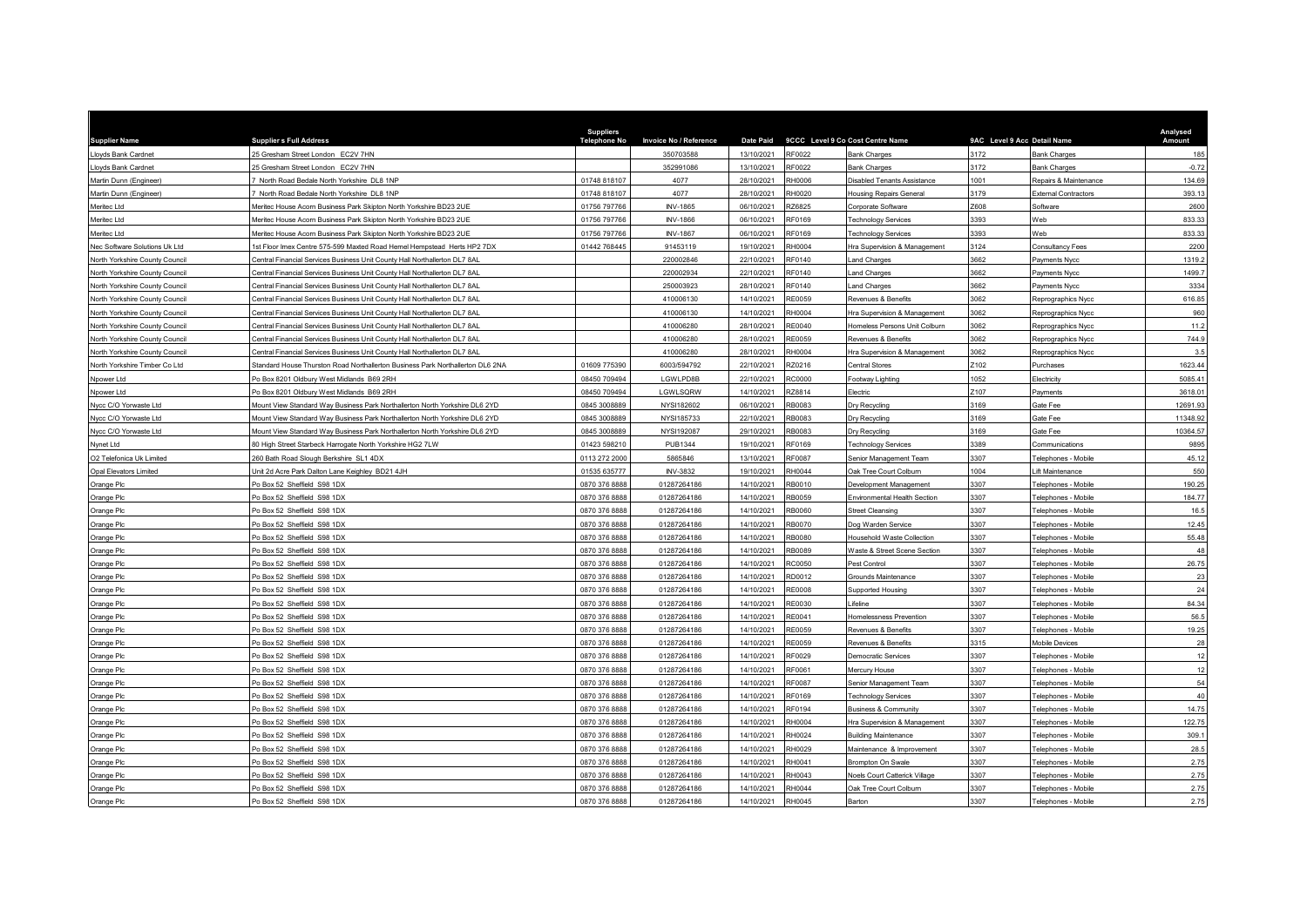| <b>Supplier Name</b> | <b>Suppliers Full Address</b> | <b>Suppliers</b><br><b>Telephone No</b> | Invoice No / Reference | <b>Date Paid</b> |               | 9CCC Level 9 Co Cost Centre Name        | 9AC Level 9 Acc Detail Name |                            | Analysed<br>Amount |
|----------------------|-------------------------------|-----------------------------------------|------------------------|------------------|---------------|-----------------------------------------|-----------------------------|----------------------------|--------------------|
| Orange Plc           | Po Box 52 Sheffield S98 1DX   | 0870 376 8888                           | 01287264186            | 14/10/2021       | RH0046        | Queens Court                            | 3307                        | Felephones - Mobile        | 2.75               |
| Orange Plc           | Po Box 52 Sheffield S98 1DX   | 0870 376 8888                           | 01287264186            | 14/10/2021       | RH0047        | Thornborough Hall                       | 3307                        | Telephones - Mobile        | 2.75               |
| Orange Plc           | Po Box 52 Sheffield S98 1DX   | 0870 376 8888                           | 01287264186            | 14/10/2021       | RH0050        | St Agathas                              | 3307                        | Telephones - Mobile        | 2.75               |
| Orange Plc           | Po Box 52 Sheffield S98 1DX   | 0870 376 8888                           | 01287264186            | 14/10/2021       | RT0000        | Transport                               | 3396                        | Direct Computer Costs      | 77                 |
| Orange Plc           | Po Box 52 Sheffield S98 1DX   | 0870 376 8888                           | 01287264186            | 14/10/2021       | RZ6701        | Disabled Facilities Grants              | Z036                        | Contract Payments          | 64                 |
| Orange Plc           | Po Box 52 Sheffield S98 1DX   | 0870 376 8888                           | 01287292710            | 14/10/2021       | RB0010        | Development Management                  | 3307                        | Telephones - Mobile        | 148.61             |
| Orange Plc           | Po Box 52 Sheffield S98 1DX   | 0870 376 8888                           | 01287292710            | 14/10/2021       | RB0059        | Environmental Health Section            | 3307                        | Felephones - Mobile        | 184.75             |
| Orange Plc           | Po Box 52 Sheffield S98 1DX   | 0870 376 8888                           | 01287292710            | 14/10/2021       | RB0060        | <b>Street Cleansing</b>                 | 3307                        | Felephones - Mobile        | 16.5               |
| Orange Plc           | Po Box 52 Sheffield S98 1DX   | 0870 376 8888                           | 01287292710            | 14/10/2021       | RB0070        | Dog Warden Service                      | 3307                        | Telephones - Mobile        | 13.5               |
| Orange Plc           | Po Box 52 Sheffield S98 1DX   | 0870 376 8888                           | 01287292710            | 14/10/2021       | <b>RB0080</b> | Household Waste Collection              | 3307                        | Felephones - Mobile        | 42.25              |
| Orange Plc           | Po Box 52 Sheffield S98 1DX   | 0870 376 8888                           | 01287292710            | 14/10/2021       | RB0089        | <b>Naste &amp; Street Scene Section</b> | 3307                        | Felephones - Mobile        | 36                 |
| Orange Plc           | Po Box 52 Sheffield S98 1DX   | 0870 376 8888                           | 01287292710            | 14/10/2021       | RC0050        | Pest Control                            | 3307                        | Telephones - Mobile        | 26.75              |
| Orange Plc           | Po Box 52 Sheffield S98 1DX   | 0870 376 8888                           | 01287292710            | 14/10/2021       | RD0012        | <b>Grounds Maintenance</b>              | 3307                        | Telephones - Mobile        | 23                 |
| Orange Plc           | Po Box 52 Sheffield S98 1DX   | 0870 376 8888                           | 01287292710            | 14/10/2021       | <b>RE0008</b> | Supported Housing                       | 3307                        | Felephones - Mobile        | 24                 |
| Orange Plc           | Po Box 52 Sheffield S98 1DX   | 0870 376 8888                           | 01287292710            | 14/10/2021       | RE0030        | <i>ifeline</i>                          | 307                         | Telephones - Mobile        | 100.75             |
| Orange Plc           | Po Box 52 Sheffield S98 1DX   | 0870 376 8888                           | 01287292710            | 14/10/2021       | RE0041        | Iomelessness Prevention                 | 3307                        | Felephones - Mobile        | 68.5               |
| Orange Plc           | Po Box 52 Sheffield S98 1DX   | 0870 376 8888                           | 01287292710            | 14/10/2021       | RE0059        | Revenues & Benefits                     | 3307                        | Felephones - Mobil         | 47.25              |
| Orange Plc           | Po Box 52 Sheffield S98 1DX   | 0870 376 8888                           | 01287292710            | 14/10/2021       | RF0029        | Democratic Services                     | 3307                        | Telephones - Mobile        | 12                 |
| Orange Plc           | Po Box 52 Sheffield S98 1DX   | 0870 376 8888                           | 01287292710            | 14/10/2021       | RF0061        | Mercury House                           | 3307                        | Telephones - Mobile        | 12                 |
| Orange Plc           | Po Box 52 Sheffield S98 1DX   | 0870 376 8888                           | 01287292710            | 14/10/2021       | RF0087        | Senior Management Team                  | 3307                        | Telephones - Mobile        | 54                 |
| Orange Plc           | Po Box 52 Sheffield S98 1DX   | 0870 376 8888                           | 01287292710            | 14/10/2021       | RF0169        | <b>Fechnology Services</b>              | 3307                        | Telephones - Mobile        | 34.94              |
| Orange Plc           | Po Box 52 Sheffield S98 1DX   | 0870 376 8888                           | 01287292710            | 14/10/2021       | RF0194        | Business & Community                    | 3307                        | Telephones - Mobile        | 14.75              |
| Orange Plc           | Po Box 52 Sheffield S98 1DX   | 0870 376 8888                           | 01287292710            | 14/10/2021       | RH0004        | Hra Supervision & Management            | 3307                        | Felephones - Mobile        | 134.75             |
| Orange Plc           | Po Box 52 Sheffield S98 1DX   | 0870 376 8888                           | 01287292710            | 14/10/2021       | RH0024        | <b>Building Maintenance</b>             | 3307                        | Telephones - Mobile        | 264                |
| Orange Plc           | Po Box 52 Sheffield S98 1DX   | 0870 376 8888                           | 01287292710            | 14/10/2021       | RH0029        | Maintenance & Improvement               | 3307                        | Telephones - Mobile        | 28.5               |
| Orange Plc           | Po Box 52 Sheffield S98 1DX   | 0870 376 8888                           | 01287292710            | 14/10/2021       | RH0041        | <b>Brompton On Swale</b>                | 3307                        | Felephones - Mobile        | 2.75               |
| Orange Plc           | Po Box 52 Sheffield S98 1DX   | 0870 376 8888                           | 01287292710            | 14/10/2021       | RH0043        | <b>Noels Court Catterick Village</b>    | 3307                        | Felephones - Mobile        | 2.75               |
| Orange Plc           | Po Box 52 Sheffield S98 1DX   | 0870 376 8888                           | 01287292710            | 14/10/2021       | RH0044        | Oak Tree Court Colburn                  | 3307                        | Telephones - Mobile        | 2.75               |
| Orange Plc           | Po Box 52 Sheffield S98 1DX   | 0870 376 8888                           | 01287292710            | 14/10/2021       | RH0045        | Barton                                  | 3307                        | Felephones - Mobile        | 2.75               |
| Orange Plc           | Po Box 52 Sheffield S98 1DX   | 0870 376 8888                           | 01287292710            | 14/10/2021       | RH0046        | Queens Court                            | 3307                        | Felephones - Mobile        | 2.75               |
| Orange Plc           | Po Box 52 Sheffield S98 1DX   | 0870 376 8888                           | 01287292710            | 14/10/2021       | RH0047        | Thornborough Hall                       | 3307                        | Telephones - Mobile        | 2.75               |
| Orange Plc           | Po Box 52 Sheffield S98 1DX   | 0870 376 8888                           | 01287292710            | 14/10/2021       | RH0050        | St Agathas                              | 3307                        | Telephones - Mobile        | 2.75               |
| Orange Plc           | Po Box 52 Sheffield S98 1DX   | 0870 376 8888                           | 01287292710            | 14/10/2021       | RT0000        | Transport                               | 3396                        | Direct Computer Costs      | 77                 |
| Orange Plc           | Po Box 52 Sheffield S98 1DX   | 0870 376 8888                           | 01287292710            | 14/10/2021       | RZ6701        | <b>Disabled Facilities Grants</b>       | 2036                        | Contract Payments          | 64                 |
| Orange Plc           | Po Box 52 Sheffield S98 1DX   | 0870 376 8888                           | 98878210               | 14/10/2021       | RB0010        | evelopment Management                   | 3307                        | Felephones - Mobile        | 280.5              |
| Orange Plc           | Po Box 52 Sheffield S98 1DX   | 0870 376 8888                           | 98878210               | 14/10/2021       | RB0059        | Environmental Health Section            | 3307                        | Felephones - Mobile        | 369.5              |
| Orange Plc           | Po Box 52 Sheffield S98 1DX   | 0870 376 8888                           | 98878210               | 14/10/2021       | RB0060        | <b>Street Cleansing</b>                 | 3307                        | <b>Felephones - Mobile</b> | 33                 |
| Orange Plc           | Po Box 52 Sheffield S98 1DX   | 0870 376 8888                           | 98878210               | 14/10/2021       | RB0070        | Dog Warden Service                      | 3307                        | Felephones - Mobile        | 24                 |
| Orange Plc           | Po Box 52 Sheffield S98 1DX   | 0870 376 8888                           | 98878210               | 14/10/2021       | RB0080        | Household Waste Collection              | 3307                        | Telephones - Mobile        | 108.5              |
| Orange Plc           | Po Box 52 Sheffield S98 1DX   | 0870 376 8888                           | 98878210               | 14/10/2021       | RB0089        | Vaste & Street Scene Section            | 3307                        | Telephones - Mobile        | 107.2              |
| Orange Plc           | Po Box 52 Sheffield S98 1DX   | 0870 376 8888                           | 98878210               | 14/10/2021       | RC0050        | Pest Control                            | 3307                        | Felephones - Mobile        | 53.5               |
| Orange Plc           | Po Box 52 Sheffield S98 1DX   | 0870 376 8888                           | 98878210               | 14/10/2021       | RD0012        | Grounds Maintenance                     | 3307                        | Telephones - Mobile        | 46                 |
| Orange Plc           | Po Box 52 Sheffield S98 1DX   | 0870 376 8888                           | 98878210               | 14/10/2021       | <b>RE0008</b> | Supported Housing                       | 3307                        | Telephones - Mobile        | 48                 |
| Orange Plc           | Po Box 52 Sheffield S98 1DX   | 0870 376 8888                           | 98878210               | 14/10/2021       | RE0030        | <i>ifeline</i>                          | 3307                        | Telephones - Mobile        | 101.63             |
| Orange Plc           | Po Box 52 Sheffield S98 1DX   | 0870 376 8888                           | 98878210               | 14/10/2021       | RE0041        | Homelessness Prevention                 | 3307                        | Felephones - Mobile        | 113                |
| Orange Plc           | Po Box 52 Sheffield S98 1DX   | 0870 376 8888                           | 98878210               | 14/10/2021       | RE0059        | Revenues & Benefits                     | 3307                        | Telephones - Mobile        | 38.5               |
| Orange Plc           | Po Box 52 Sheffield S98 1DX   | 0870 376 8888                           | 98878210               | 14/10/2021       | RE0059        | Revenues & Benefits                     | 3315                        | Mobile Devices             | 56                 |
| Orange Plc           | Po Box 52 Sheffield S98 1DX   | 0870 376 888                            | 98878210               | 14/10/2021       | RF0029        | <b>Jemocratic Services</b>              | 3307                        | elephones - Mobile         | 24                 |
| Orange Plc           | Po Box 52 Sheffield S98 1DX   | 0870 376 8888                           | 98878210               | 14/10/2021       | RF0061        | Mercury House                           | 3307                        | Telephones - Mobile        | 24                 |
| Orange Plc           | Po Box 52 Sheffield S98 1DX   | 0870 376 8888                           | 98878210               | 14/10/2021       | RF0087        | Senior Management Team                  | 3307                        | Telephones - Mobile        | 108                |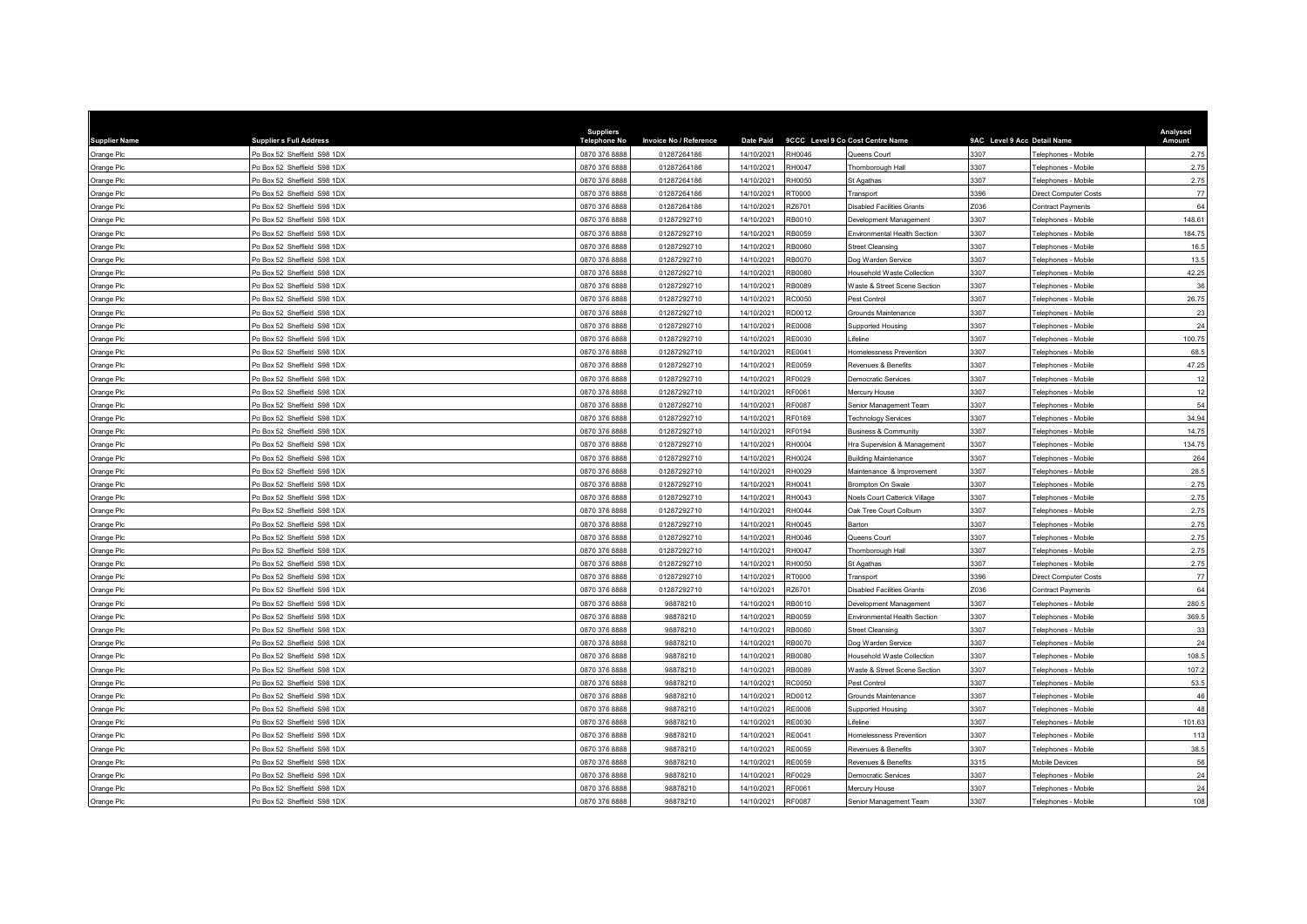| <b>Supplier Name</b>                   | <b>Suppliers Full Address</b>                                                         | <b>Suppliers</b><br><b>Telephone No</b> | Invoice No / Reference |            | Date Paid 9CCC Level 9 Co Cost Centre Name |                                      | 9AC Level 9 Acc Detail Name |                              | Analysed<br><b>Amount</b> |
|----------------------------------------|---------------------------------------------------------------------------------------|-----------------------------------------|------------------------|------------|--------------------------------------------|--------------------------------------|-----------------------------|------------------------------|---------------------------|
| Orange Plc                             | Po Box 52 Sheffield S98 1DX                                                           | 0870 376 8888                           | 98878210               | 14/10/2021 | RF0169                                     | Technology Services                  | 3307                        | Telephones - Mobile          | 80                        |
| Orange Plc                             | Po Box 52 Sheffield S98 1DX                                                           | 0870 376 8888                           | 98878210               | 14/10/2021 | RF0194                                     | <b>Business &amp; Community</b>      | 3307                        | Telephones - Mobile          | 29.5                      |
| Orange Plc                             | Po Box 52 Sheffield S98 1DX                                                           | 0870 376 8888                           | 98878210               | 14/10/2021 | RH0004                                     | Hra Supervision & Management         | 3307                        | Telephones - Mobile          | 245.5                     |
| Orange Plc                             | Po Box 52 Sheffield S98 1DX                                                           | 0870 376 8888                           | 98878210               | 14/10/2021 | RH0024                                     | <b>Building Maintenance</b>          | 3307                        | <b>Felephones - Mobile</b>   | 528                       |
| Orange Plc                             | Po Box 52 Sheffield S98 1DX                                                           | 0870 376 8888                           | 98878210               | 14/10/2021 | RH0029                                     | Maintenance & Improvement            | 3307                        | Telephones - Mobile          | 57.18                     |
| Orange Plc                             | Po Box 52 Sheffield S98 1DX                                                           | 0870 376 8888                           | 98878210               | 14/10/2021 | RH0041                                     | <b>Brompton On Swale</b>             | 3307                        | Telephones - Mobile          | 5.5                       |
| Orange Plc                             | Po Box 52 Sheffield S98 1DX                                                           | 0870 376 8888                           | 98878210               | 14/10/2021 | RH0043                                     | <b>Noels Court Catterick Village</b> | 3307                        | Telephones - Mobile          | 5.5                       |
| Orange Plc                             | Po Box 52 Sheffield S98 1DX                                                           | 0870 376 8888                           | 98878210               | 14/10/2021 | <b>RH0044</b>                              | Oak Tree Court Colburn               | 3307                        | Felephones - Mobile          | 5.5                       |
| Orange Plc                             | Po Box 52 Sheffield S98 1DX                                                           | 0870 376 8888                           | 98878210               | 14/10/2021 | RH0045                                     | Barton                               | 3307                        | Telephones - Mobile          | 5.5                       |
| Orange Plc                             | O Box 52 Sheffield S98 1DX                                                            | 0870 376 888                            | 98878210               | 14/10/2021 | RH0046                                     | Queens Court                         | 3307                        | Telephones - Mobil           | 5.5                       |
| Orange Plc                             | Po Box 52 Sheffield S98 1DX                                                           | 0870 376 8888                           | 98878210               | 14/10/2021 | <b>RH0047</b>                              | Thornborough Hall                    | 3307                        | Telephones - Mobile          | 5.5                       |
| Orange Plc                             | Po Box 52 Sheffield S98 1DX                                                           | 0870 376 888                            | 98878210               | 14/10/2021 | RH0050                                     | St Agathas                           | 3307                        | Felephones - Mobile          | 5.5                       |
| Orange Plc                             | Po Box 52 Sheffield S98 1DX                                                           | 0870 376 8888                           | 98878210               | 14/10/2021 | RT0000                                     | Transport                            | 3396                        | <b>Direct Computer Costs</b> | 154                       |
| Orange Plc                             | Po Box 52 Sheffield S98 1DX                                                           | 0870 376 8888                           | 98878210               | 14/10/2021 | RZ6701                                     | <b>Disabled Facilities Grants</b>    | Z036                        | Contract Payments            | 128                       |
| Park Now Limited                       | Ground Floor East Maplewood Chinesham Park Basingstoke Hampshire RG24 8YB             | 01256 869600                            | R210630-199            | 12/10/2021 | RB0100                                     | Charging For Car Parking             | 3179                        | <b>External Contractors</b>  | 751.82                    |
| Park Now Limited                       | Ground Floor East Maplewood Chinesham Park Basingstoke Hampshire RG24 8YB             | 01256 869600                            | R210930-209            | 12/10/2021 | RB0100                                     | Charging For Car Parking             | 3179                        | <b>External Contractors</b>  | 705.81                    |
| Peart Access Ramps Ltd                 | Baltic Street Hartlepool TS25 1PW                                                     | 01429 852152                            | 402717                 | 31/10/2021 | RZ6701                                     | Disabled Facilities Grants           | Z450                        | Capital Grants               | 5421                      |
| Print.Uk.Com                           | 160 Edinburgh Avenue Slough Berks SL1 4UE                                             | 01753 567100                            | 72220                  | 14/10/2021 | RE0029                                     | Ind Electoral Registration           | 3052                        | Stationery                   | 688.85                    |
| Proportion Marketing Limited           | Suite8 Springboard Business Centre Ellerbeck Way Stokesley TS9 5JZ                    | 01642 715310                            | 2418                   | 06/10/2021 | RF0194                                     | Business & Community                 | 3124                        | Consultancy Fees             | 2050                      |
| Resource Management Solutions          | 3 Victoria Road Darlington Co Durham DL1 5SJ                                          | 01325 389333                            | 52578                  | 14/10/2021 | RB0080                                     | Household Waste Collection           | 0007                        | Agency & Contracted Staff    | 1574.43                   |
| Resource Management Solutions          | 3 Victoria Road Darlington Co Durham DL1 5SJ                                          | 01325 389333                            | 52627                  | 14/10/2021 | RB0080                                     | Household Waste Collection           | 0007                        | Agency & Contracted Staff    | 1575.18                   |
| Rexel                                  | Vewey & Eyre 1120 Europa Boulevard Gemini Retail Park Warrington WA5 7UW              |                                         | 124578                 | 31/10/2021 | RZ0216                                     | Central Stores                       | Z <sub>102</sub>            | Purchases                    | 741.5                     |
| Richmondshire Leisure Trust            | Richmond Swimming Pool Old Station Yard Richmond North Yorkshire DL10 4LD             | 01748 824581                            | <b>RLT3680</b>         | 07/10/2021 | RD0000                                     | Cultural Services                    | 3532                        | Grants                       | 62000                     |
| Rider Industrial & Specialist Cleaning | Windfall House Strawgate Lane Stapleton Darlington Co Durham DL2 2QW                  | 01325 351570                            | <b>RISC3890</b>        | 06/10/2021 | RH0020                                     | Housing Repairs General              | 1025                        | Void Repairs                 | 850                       |
| Rider Industrial & Specialist Cleaning | Windfall House Strawgate Lane Stapleton Darlington Co Durham DL2 2QW                  | 01325 351570                            | RISC3911               | 19/10/2021 | RH0020                                     | Housing Repairs General              | 3179                        | <b>External Contractors</b>  | 850                       |
| R & J Farrow Limited                   | River House Gatherley Road Ind Est Brompton On Swale Richmond North Yorkshire DL107JQ | 07831245120                             | <b>INV44913</b>        | 06/10/2021 | RB0060                                     | Street Cleansing                     | 3180                        | Sub-Contractors              | 100                       |
| R & J Farrow Limited                   | River House Gatherley Road Ind Est Brompton On Swale Richmond North Yorkshire DL107JQ | 07831245120                             | <b>INV44913</b>        | 06/10/2021 | RH0020                                     | <b>Housing Repairs General</b>       | 1025                        | Void Repairs                 | 411.8                     |
| R & J Farrow Limited                   | River House Gatherley Road Ind Est Brompton On Swale Richmond North Yorkshire DL107JQ | 07831245120                             | <b>INV44913</b>        | 06/10/2021 | RH0020                                     | Housing Repairs General              | 3179                        | External Contractors         | 781.4                     |
| Roval Mail                             | Payment Processing Centre Rowland Hill House Boythorpe Road Chesterfield S49 1HQ      |                                         | 9063682866             | 19/10/2021 | <b>RB0001</b>                              | Street Naming & Numbering            | 3301                        | Postages                     | 1.18                      |
| Roval Mail                             | Payment Processing Centre Rowland Hill House Boythorpe Road Chesterfield S49 1HQ      |                                         | 9063682866             | 19/10/2021 | RB0019                                     | Development Management Section       | 3301                        | Postages                     | 288.95                    |
| Royal Mail                             | Payment Processing Centre Rowland Hill House Boythorpe Road Chesterfield S49 1HQ      |                                         | 9063682866             | 19/10/2021 | RB0059                                     | Environmental Health Section         | 3301                        | Postages                     | 73.24                     |
| Roval Mail                             | Payment Processing Centre Rowland Hill House Boythorpe Road Chesterfield S49 1HQ      |                                         | 9063682866             | 19/10/2021 | RB0089                                     | Waste & Street Scene Section         | 3301                        | Postages                     | 35.19                     |
| Royal Mail                             | Payment Processing Centre Rowland Hill House Boythorpe Road Chesterfield S49 1HQ      |                                         | 9063682866             | 19/10/2021 | RD0019                                     | Open Space & Amenities Section       | 3301                        | Postages                     | 5.28                      |
| Royal Mail                             | Payment Processing Centre Rowland Hill House Boythorpe Road Chesterfield S49 1HQ      |                                         | 9063682866             | 19/10/2021 | <b>RE0008</b>                              | <b>Supported Housing</b>             | 3301                        | Postages                     | 28.95                     |
| Royal Mail                             | Payment Processing Centre Rowland Hill House Boythorpe Road Chesterfield S49 1HQ      |                                         | 9063682866             | 19/10/2021 | RE0020                                     | District Elections                   | 301                         | Postages                     | 4.18                      |
| Royal Mail                             | Payment Processing Centre Rowland Hill House Boythorpe Road Chesterfield S49 1HQ      |                                         | 9063682866             | 19/10/2021 | RE0041                                     | Homelessness Prevention              | 3301                        | Postages                     |                           |
| Royal Mail                             | Payment Processing Centre Rowland Hill House Boythorpe Road Chesterfield S49 1HQ      |                                         | 9063682866             | 19/10/2021 | RE0059                                     | Revenues & Benefits                  | 3301                        | Postages                     | 471.86                    |
| Royal Mail                             | Payment Processing Centre Rowland Hill House Boythorpe Road Chesterfield S49 1HQ      |                                         | 9063682866             | 19/10/2021 | RF0029                                     | Democratic Services                  | 3301                        | Postages                     | 4.93                      |
| Royal Mail                             | Payment Processing Centre Rowland Hill House Boythorpe Road Chesterfield S49 1HQ      |                                         | 9063682866             | 19/10/2021 | RF0087                                     | Senior Management Team               | 3301                        | Postages                     | 0.44                      |
| Royal Mail                             | Payment Processing Centre Rowland Hill House Boythorpe Road Chesterfield S49 1HQ      |                                         | 9063682866             | 19/10/2021 | RF0099                                     | <b>Business Support</b>              | 3301                        | Postages                     | 97.24                     |
| Royal Mail                             | Payment Processing Centre Rowland Hill House Boythorpe Road Chesterfield S49 1HQ      |                                         | 9063682866             | 19/10/2021 | RF0109                                     | Customer Services                    | 3301                        | Postages                     | 0.44                      |
| Royal Mail                             | Payment Processing Centre Rowland Hill House Boythorpe Road Chesterfield S49 1HQ      |                                         | 9063682866             | 19/10/2021 | RF0113                                     | Finance Section                      | 3301                        | Postages                     |                           |
| Royal Mail                             | Payment Processing Centre Rowland Hill House Boythorpe Road Chesterfield S49 1HQ      |                                         | 9063682866             | 19/10/2021 | RF0139                                     | egal                                 | 3301                        | Postages                     | 7.44                      |
| Royal Mail                             | Payment Processing Centre Rowland Hill House Boythorpe Road Chesterfield S49 1HQ      |                                         | 9063682866             | 19/10/2021 | RF0159                                     | Human Resources                      | 3301                        | Postages                     | 22.15                     |
| Royal Mail                             | Payment Processing Centre Rowland Hill House Boythorpe Road Chesterfield S49 1HQ      |                                         | 9063682866             | 19/10/2021 | RF0169                                     | <b>Technology Services</b>           | 3301                        | Postages                     |                           |
| Royal Mail                             | Payment Processing Centre Rowland Hill House Boythorpe Road Chesterfield S49 1HQ      |                                         | 9063682866             | 19/10/2021 | RF0194                                     | Business & Community                 | 3301                        | Postages                     | 3.51                      |
| Royal Mail                             | Payment Processing Centre Rowland Hill House Boythorpe Road Chesterfield S49 1HQ      |                                         | 9063682866             | 19/10/2021 | RH0004                                     | Hra Supervision & Management         | 3301                        | Postages                     | 137.86                    |
| Ryedale District Council               | Ryedale House Malton North Yorkshire, YO17 0HH                                        | 01653 600666                            | 70531842               | 19/10/2021 | RB0000                                     | <b>Building Control</b>              | 664                         | Other Partnership Payments   | 17000.25                  |
| <b>Ryedale District Council</b>        | Vedale House Malton North Yorkshire YO17 0HH                                          | 01653 600666                            | 70531855               | 19/10/2021 | <b>RB0000</b>                              | <b>Building Control</b>              | 3664                        | Other Partnership Payments   | 17000.25                  |
| Ryedale District Council               | Ryedale House Malton North Yorkshire YO17 0HH                                         | 01653 600666                            | 70531868               | 19/10/2021 | RB0000                                     | <b>Building Control</b>              | 3664                        | Other Partnership Payments   | 17000.25                  |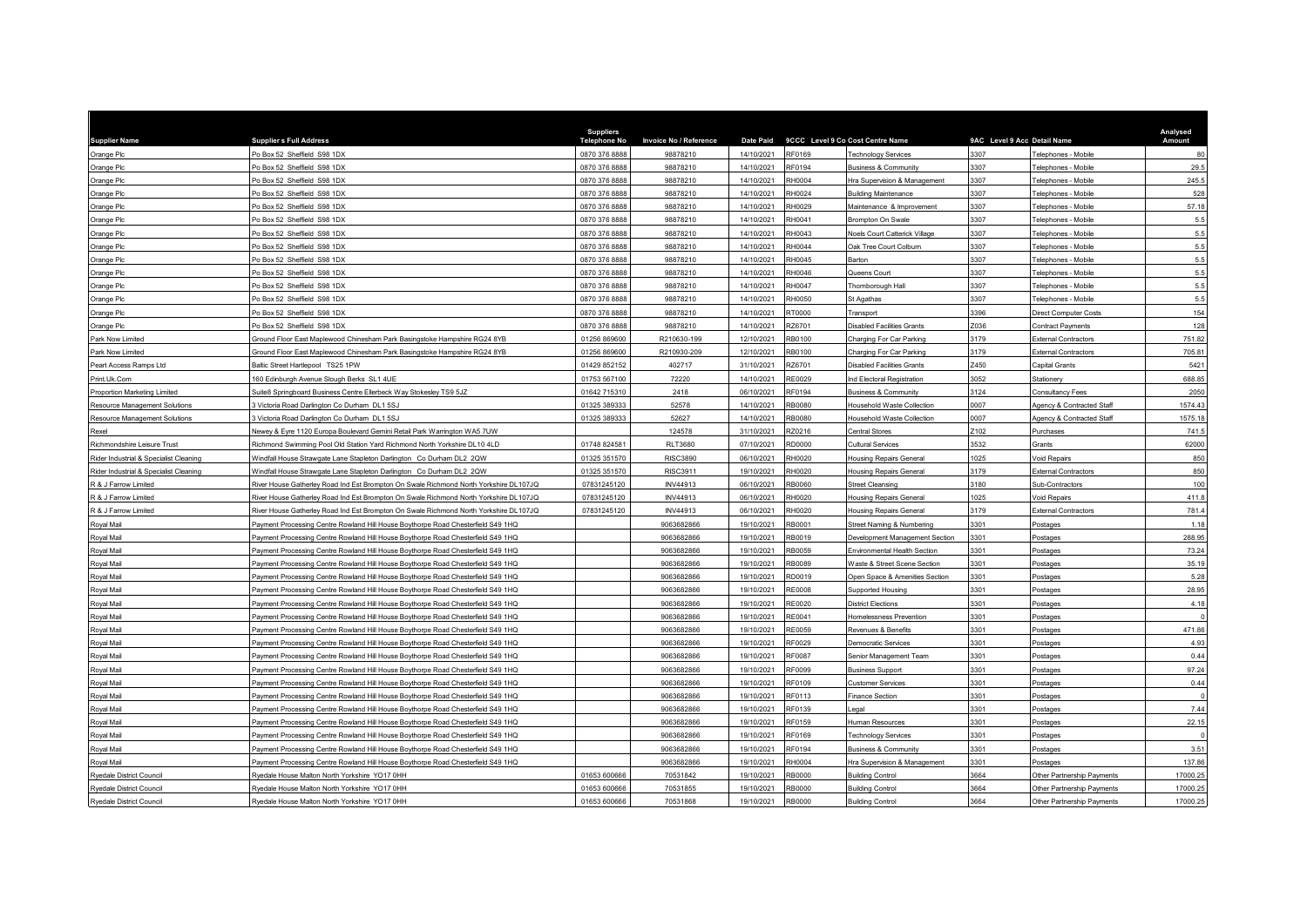| <b>Supplier Name</b>            | <b>Suppliers Full Address</b>                                                       | <b>Suppliers</b><br><b>Telephone No</b> | Invoice No / Reference |            | Date Paid 9CCC Level 9 Co Cost Centre Name |                                | 9AC Level 9 Acc Detail Name |                                | Analysed<br><b>Amount</b> |
|---------------------------------|-------------------------------------------------------------------------------------|-----------------------------------------|------------------------|------------|--------------------------------------------|--------------------------------|-----------------------------|--------------------------------|---------------------------|
| S C Electrics                   | 9 l'Anson Road Richmond North Yorkshire DL10 4LN                                    | 07802188835                             | 12155                  | 06/10/2021 | RH0020                                     | <b>Housing Repairs General</b> | 3179                        | External Contractors           | 996.69                    |
| S C Electrics                   | 9 l'Anson Road Richmond North Yorkshire DL10 4LN                                    | 07802188835                             | 12155                  | 06/10/2021 | RH0051                                     | ighting Of Flats               | 1001                        | Repairs & Maintenance          | 138.99                    |
| S C Electrics                   | 9 l'Anson Road Richmond North Yorkshire DL10 4LN                                    | 07802188835                             | 12169                  | 19/10/2021 | RH0006                                     | Disabled Tenants Assistance    | 1001                        | Repairs & Maintenance          | 57                        |
| C Electrics                     | 9 l'Anson Road Richmond North Yorkshire, DJ 10 4LN                                  | 07802188835                             | 12169                  | 19/10/2021 | RH0020                                     | Housing Repairs General        | 3179                        | External Contractors           | 882.67                    |
| S C Electrics                   | 9 l'Anson Road Richmond North Yorkshire DL10 4LN                                    | 07802188835                             | 12169                  | 19/10/2021 | RH0051                                     | Lighting Of Flats              | 1001                        | Repairs & Maintenance          | 149                       |
| S C Electrics                   | 9 l'Anson Road Richmond North Yorkshire DL10 4LN                                    | 07802188835                             | 12183118B              | 28/10/2021 | RE0040                                     | Homeless Persons Unit Colburn  | 1001                        | Repairs & Maintenance          | 347.75                    |
| C Electrics                     | 9 l'Anson Road Richmond North Yorkshire DL10 4LN                                    | 07802188835                             | 12183118B              | 28/10/2021 | RH0020                                     | <b>Housing Repairs General</b> | 3179                        | <b>External Contractors</b>    | 1170.47                   |
| C Electrics                     | 9 l'Anson Road Richmond North Yorkshire DL10 4LN                                    | 07802188835                             | 12183118B              | 28/10/2021 | RH0049                                     | Quakers Close                  | 1001                        | Repairs & Maintenance          | 52                        |
| S C Electrics                   | 9 l'Anson Road Richmond North Yorkshire, DJ 10 4LN                                  | 07802188835                             | 12191                  | 29/10/2021 | RE0040                                     | Iomeless Persons Unit Colburn  | 1001                        | Repairs & Maintenance          | 205.25                    |
| C Electrics                     | 9 l'Anson Road Richmond North Yorkshire DL10 4LN                                    | 07802188835                             | 12191                  | 29/10/2021 | <b>RE0090</b>                              | Public Conveniences            | 1001                        | Repairs & Maintenance          | 31                        |
| C Electrics                     | 9 l'Anson Road Richmond North Yorkshire DL10 4LN                                    | 07802188835                             | 12191                  | 29/10/2021 | RH0006                                     | Disabled Tenants Assistance    | 1001                        | Repairs & Maintenance          | 164                       |
| C Electrics                     | 9 l'Anson Road Richmond North Yorkshire DL10 4LN                                    | 07802188835                             | 12191                  | 29/10/2021 | RH0020                                     | <b>Housing Repairs General</b> | 3179                        | <b>External Contractors</b>    | 624.6                     |
| C Electrics                     | 9 l'Anson Road Richmond North Yorkshire DL10 4LN                                    | 07802188835                             | 12191                  | 29/10/2021 | RH0051                                     | ighting Of Flats               | 1001                        | Repairs & Maintenance          | 398                       |
| Security & Fire Experts Ltd     | Jnit 9 J2 Business Park Bridge Hall Lane Bury BL9 7NY                               | 0800 0471999                            | 54162                  | 06/10/2021 | RZ6403                                     | Richmond Pool Minor Works      | Z041                        | Responsive Maintenance         | 505                       |
| Socitm Limited                  | 3a Bassett Court Grange Park Northampton NN4 5EZ                                    | 01604 709456                            | INV14371               | 19/10/2021 | RF0169                                     | <b>Technology Services</b>     | 3375                        | Website & Intranet             | 995                       |
| Softcat                         | hames Industrial Estate Fieldhouse Lane Marlow Bucks SL7 1LW                        | 01628 403403                            | INV03209420            | 28/10/2021 | RF0169                                     | <b>Technology Services</b>     | 3385                        | Servers                        | 635                       |
| Sterling Hydrotech Ltd          | resh Waters Park Road Holmewood Chesterfield Derbyshire S42 5UY                     | 01246 85700                             | 43228                  | 19/10/2021 | RZ6403                                     | Richmond Pool Minor Works      | Z041                        | Responsive Maintenance         | 505.92                    |
| Sure Maintenance Limited        | Jnit 16 The Matchworks Speke Road Liverpool L19 2RF                                 | 0151 7285700                            | 313713                 | 06/10/2021 | RH0020                                     | Housing Repairs General        | 1025                        | Void Repairs                   | 569.28                    |
| Sure Maintenance Limited        | Jnit 16 The Matchworks Speke Road Liverpool L19 2RF                                 | 0151 7285700                            | 313713                 | 06/10/2021 | RH0020                                     | <b>Housing Repairs General</b> | 3179                        | External Contractors           | 100.92                    |
| Sure Maintenance Limited        | Jnit 16 The Matchworks Speke Road Liverpool L19 2RF                                 | 0151 7285700                            | 313839                 | 06/10/2021 | RB0030                                     | Cemeteries                     | 1015                        | <b>Gas Servicing Contract</b>  | 6.32                      |
| Sure Maintenance Limited        | Jnit 16 The Matchworks Speke Road Liverpool L19 2RF                                 | 0151 7285700                            | 313839                 | 06/10/2021 | RH0020                                     | <b>Housing Repairs General</b> | 1015                        | <b>Gas Servicing Contract</b>  | 9052.88                   |
| Sure Maintenance Limited        | Jnit 16 The Matchworks Speke Road Liverpool L19 2RF                                 | 0151 7285700                            | 313953                 | 07/10/2021 | RH0020                                     | <b>Housing Repairs General</b> | 1015                        | <b>Gas Servicing Contract</b>  | 685.02                    |
| Sure Maintenance Limited        | Init 16 The Matchworks Speke Road Liverpool L19 2RF                                 | 0151 7285700                            | 313961                 | 07/10/2021 | RH0020                                     | <b>Housing Repairs General</b> | 3179                        | <b>External Contractors</b>    | 973.32                    |
| Sure Maintenance Limited        | Unit 16 The Matchworks Speke Road Liverpool L19 2RF                                 | 0151 7285700                            | 313970                 | 07/10/2021 | RH0020                                     | <b>Housing Repairs General</b> | 1015                        | <b>Gas Servicing Contract</b>  | 685.02                    |
| Sure Maintenance Limited        | Unit 16 The Matchworks Speke Road Liverpool L19 2RF                                 | 0151 7285700                            | 314541                 | 22/10/2021 | RH0020                                     | <b>Housing Repairs General</b> | 1025                        | Void Repairs                   | 533.7                     |
| Sure Maintenance Limited        | Unit 16 The Matchworks Speke Road Liverpool L19 2RF                                 | 0151 7285700                            | 314541                 | 22/10/2021 | RH0020                                     | Housing Repairs General        | 3179                        | <b>External Contractors</b>    | 160.69                    |
| Sure Maintenance Limited        | Unit 16 The Matchworks Speke Road Liverpool L19 2RF                                 | 0151 7285700                            | 314542                 | 22/10/2021 | RH0020                                     | <b>Housing Repairs General</b> | 1015                        | <b>Gas Servicing Contract</b>  | 636.09                    |
| Sure Maintenance Limited        | Jnit 16 The Matchworks Speke Road Liverpool L19 2RF                                 | 0151 7285700                            | 314787                 | 28/10/2021 | RH0020                                     | Housing Repairs General        | 1015                        | <b>Gas Servicing Contract</b>  | 538.23                    |
| Swale & Ure Drainage Board      | The Estate Office 2-4 Jockey Lane High Street Knaresborough North Yorkshire HG5 OHG | 01423 862271                            | 19102021               | 29/10/2021 | <b>RG0000</b>                              | Drainage Board Levy            | 5101                        | Drainage Board Levy            | 8813.24                   |
| The Ovster Partnership I td     | St Albans House 57-59 Havmarket London SW1Y 4QX                                     | 020 7766 9000                           | 10910982               | 06/10/2021 | RB0019                                     | Development Management Section | 0007                        | Agency & Contracted Staf       | 1143                      |
| The Oyster Partnership Ltd      | St Albans House 57-59 Haymarket London SW1Y 4QX                                     | 020 7766 9000                           | 10910983               | 06/10/2021 | RE0041                                     | Homelessness Prevention        | 0007                        | Agency & Contracted Staff      | 569.25                    |
| The Ovster Partnership Ltd      | St Albans House 57-59 Havmarket London SW1Y 4QX                                     | 020 7766 9000                           | 10911588               | 19/10/2021 | RB0021                                     | Conservation                   | 3177                        | Private Contractors - Contract | 1127.7                    |
| The Oyster Partnership Ltd      | St Albans House 57-59 Haymarket London SW1Y 4QX                                     | 020 7766 9000                           | 10911589               | 22/10/2021 | RE0041                                     | Iomelessness Prevention        | 0007                        | Agency & Contracted Staff      | 1328.25                   |
| The Oyster Partnership Ltd      | St Albans House 57-59 Haymarket London SW1Y 4QX                                     | 020 7766 9000                           | 10911590               | 22/10/2021 | RB0059                                     | Environmental Health Section   | 0007                        | Agency & Contracted Staff      | 1743.75                   |
| The Oyster Partnership Ltd      | St Albans House 57-59 Haymarket London SW1Y 4QX                                     | 020 7766 9000                           | 10912122               | 22/10/2021 | RE0041                                     | Homelessness Prevention        | 0007                        | Agency & Contracted Staff      | 1171.5                    |
| The Oyster Partnership Ltd      | St Albans House 57-59 Haymarket London SW1Y 4QX                                     | 020 7766 9000                           | 10912123               | 22/10/2021 | RB0059                                     | Environmental Health Section   | 0007                        | Agency & Contracted Staff      | 1620                      |
| The Oyster Partnership Ltd      | St Albans House 57-59 Haymarket London SW1Y 4QX                                     | 020 7766 9000                           | 10912649               | 28/10/2021 | RB0019                                     | Development Management Section | 0007                        | Agency & Contracted Staff      | 1080                      |
| The Oyster Partnership Ltd      | St Albans House 57-59 Haymarket London SW1Y 4QX                                     | 020 7766 9000                           | 10912651               | 28/10/2021 | RB0059                                     | Environmental Health Section   | 0007                        | Agency & Contracted Staff      | 1710                      |
| The Oyster Partnership Ltd      | St Albans House 57-59 Haymarket London SW1Y 4QX                                     | 020 7766 9000                           | 10913179               | 29/10/2021 | RB0021                                     | Conservation                   | 0007                        | Agency & Contracted Staff      | 1124.55                   |
| Tmp (Uk) Ltd                    | 265 Tottenham Court Road London W1T 7RQ                                             | 0207 4108400                            | 211927                 | 28/10/2021 | RB0019                                     | Development Management Section | 3691                        | <b>Advertising General</b>     | 793.54                    |
| Vador Security Systems Ltd      | Unit 2c Barras Garth Industrial Estate Leeds LS12 4JW                               | 0113 236 1977                           | 62818                  | 28/10/2021 | RH0006                                     | Disabled Tenants Assistance    | 1001                        | Repairs & Maintenance          | 3023.57                   |
| Veritau North Yorkshire Limited | <b>Nest Offices Station Rise York YO1 6GA</b>                                       |                                         | VS0175                 | 06/10/2021 | <b>RE0059</b>                              | Revenues & Benefits            | 3616                        | General Audit Fees             | 11970                     |
| Veritau North Yorkshire Limited | West Offices Station Rise York YO1 6GA                                              |                                         | VS0175                 | 06/10/2021 | <b>RF0087</b>                              | Senior Management Team         | 3124                        | Consultancy Fees               | 3325                      |
| Veritau North Yorkshire Limited | West Offices Station Rise York YO1 6GA                                              |                                         | VS0175                 | 06/10/2021 | RF0142                                     | nternal Audit Partnership      | 3664                        | Other Partnership Payments     | 28196                     |
| Vistech Services Limited        | Boho Six Offices 5 Linthorpe Road Middlesbrough TS1 1RE                             | 0800 6123280                            | INV-44909              | 14/10/2021 | RE0040                                     | Iomeless Persons Unit Colburn  | 3122                        | Professional Fees General      | 808.5                     |
| Vivid Resourcing                | 2nd Floor 100 Gray'S Inn Road London WC1X 8AL                                       | 0207 3241915                            | 65735                  | 06/10/2021 | RB0059                                     | Environmental Health Section   | 0007                        | Agency & Contracted Staff      | 640                       |
| Vivid Resourcing                | 2nd Floor 100 Gray'S Inn Road London WC1X 8AL                                       | 0207 3241915                            | 65736                  | 06/10/2021 | RB0059                                     | Environmental Health Section   | 0007                        | Agency & Contracted Staff      | 1755                      |
| Vivid Resourcing                | 2nd Floor 100 Gray'S Inn Road London WC1X 8AL                                       | 0207 3241915                            | 66156                  | 14/10/2021 | RB0059                                     | Environmental Health Section   | 0007                        | Agency & Contracted Staff      | 680                       |
| Vivid Resourcing                | 2nd Floor 100 Gray'S Inn Road London WC1X 8AL                                       | 0207 3241915                            | 66157                  | 14/10/2021 | RB0059                                     | Environmental Health Section   | 0007                        | Agency & Contracted Staff      | 1428.75                   |
| <b>Vivid Resourcing</b>         | 2nd Floor 100 Gray'S Inn Road London WC1X 8AL                                       | 0207 3241915                            | 66522                  | 22/10/2021 | RB0059                                     | Environmental Health Section   | 0007                        | Agency & Contracted Staff      | 720                       |